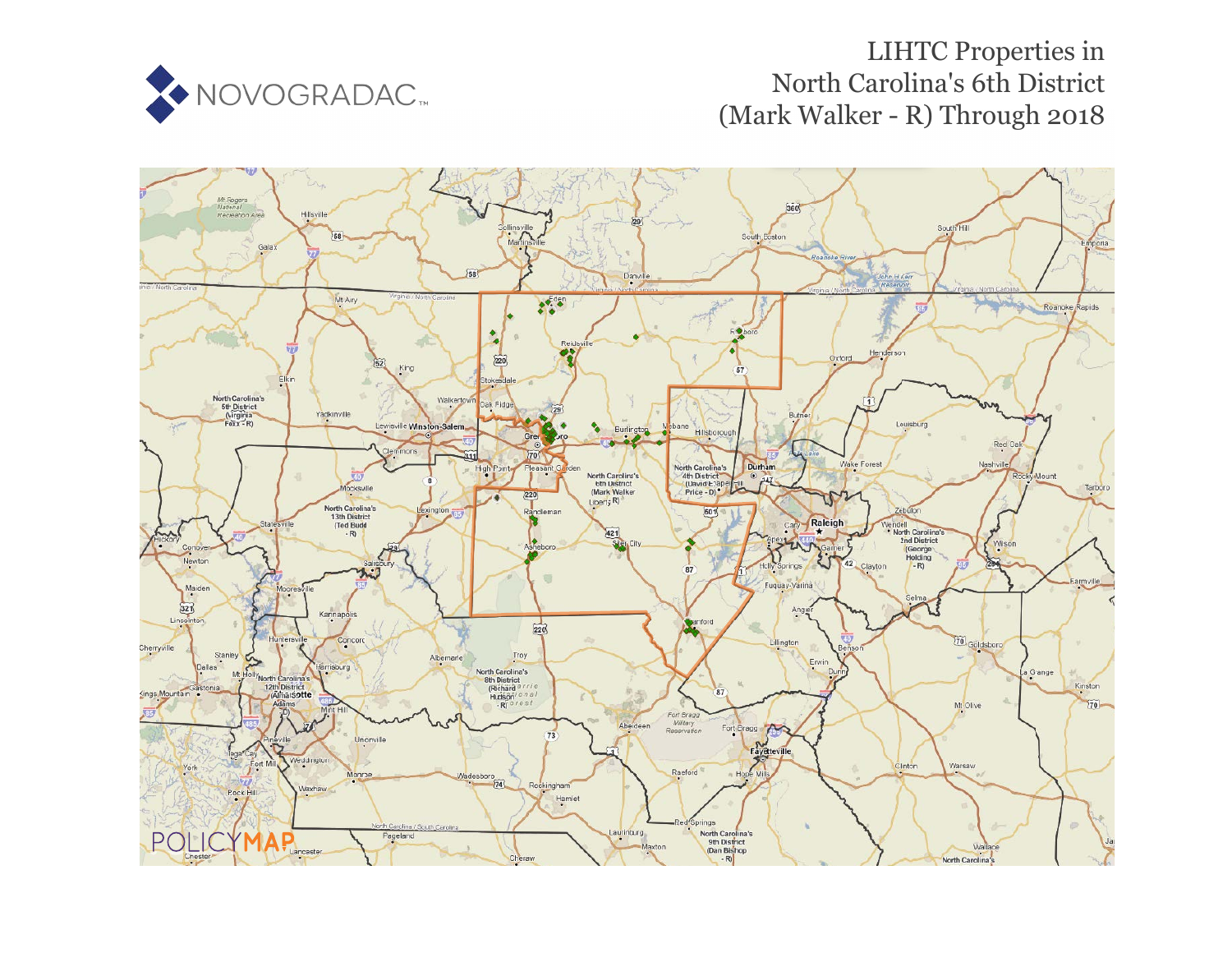| <b>Project Name</b>                                                       | <b>Address</b>                                 | City              | <b>State</b> | <b>Zip Code</b> | <b>Nonprofit</b><br><b>Sponsor</b> | <b>Allocation</b><br>Year | <b>Annual</b><br><b>Allocated</b><br><b>Amount</b> | <b>Year PIS</b> | <b>Construction Type</b> | <b>Total</b><br><b>Units</b> | Low<br><b>Income</b><br><b>Units</b> | <b>Rent or</b><br><b>Income</b><br><b>Ceiling</b> | <b>Credit %</b>                        | <b>Tax-Exempt</b><br>Financing/<br><b>Bond</b><br><b>Rental Assistance</b> | <b>HUD Multi-Family</b> |
|---------------------------------------------------------------------------|------------------------------------------------|-------------------|--------------|-----------------|------------------------------------|---------------------------|----------------------------------------------------|-----------------|--------------------------|------------------------------|--------------------------------------|---------------------------------------------------|----------------------------------------|----------------------------------------------------------------------------|-------------------------|
| <b>CAROLINA WOODS</b><br><b>APTS</b>                                      | $3409$ N OHENRY $\,$ GREENSBORO<br><b>BLVD</b> |                   | $_{\rm NC}$  | 27405           | No                                 | 1989                      | \$194,276                                          | 1990            | New Construction         | 48                           | 47                                   | 60% AMGI                                          | $70\,\%$ present $\,$ No value         |                                                                            |                         |
| CHILDRESS PROPERTY 3901 HONAN DR GREENSBORO                               |                                                |                   | NC           | 27401           | No                                 | 1990                      | \$4,393                                            | 1990            | <b>New Construction</b>  | $\mathbf{1}$                 | $\mathbf{1}$                         | 60% AMGI                                          | $70\,\%$ present $\,$ No $\,$<br>value |                                                                            |                         |
| <b>EP PROPERTIES</b>                                                      | $210$ MARSHALL GREENSBORO<br>${\rm ST}$        |                   | $_{\rm NC}$  | 27401           | No                                 | 1989                      | \$4,770                                            | 1990            | <b>New Construction</b>  | $\mathbf{1}$                 | $\mathbf{1}$                         | 60% AMGI                                          | $70$ % present $_{\rm{No}}$            |                                                                            |                         |
| <b>ENGLISH ST APTS</b>                                                    | 1014 S ENGLISH GREENSBORO<br>ST                |                   | NC           | 27401           | No                                 | 1990                      | \$4,393                                            | 1990            | <b>New Construction</b>  | $\mathbf{1}$                 | $\mathbf{1}$                         | 60% AMGI                                          | $70$ % present $\,$ No $\,$<br>value   |                                                                            |                         |
| <b>FRANKLIN BLVD</b><br><b>PROJECT</b>                                    | <b>615 FRANKLIN</b><br><b>BLVD</b>             | <b>GREENSBORO</b> | NC           | 27401           | No                                 | 1990                      | \$4,393                                            | 1990            | <b>New Construction</b>  | -1                           | $\mathbf{1}$                         | 60% AMGI                                          | $70\,\%$ present $\,$ No value         |                                                                            |                         |
| <b>HEATH STREET</b><br>PROJECT                                            | 3803 HEATH ST GREENSBORO                       |                   | NC           | 27401           | No                                 | 1990                      | \$4,393                                            | 1990            | New Construction         | $\mathbf{1}$                 | $\mathbf{1}$                         | 60% AMGI                                          | $70$ % present $_{\, \rm No}$<br>value |                                                                            |                         |
| <b>HEATH STREET</b><br><b>PROPERTY</b>                                    | 3805 HEATH ST GREENSBORO                       |                   | NC           | 27401           | No                                 | 1990                      | \$4,393                                            | 1990            | New Construction         | $\mathbf{1}$                 | $\mathbf{1}$                         | 60% AMGI                                          | $70$ % present $$\rm{No}$$ value       |                                                                            |                         |
| <b>IMAN PROPERTY</b>                                                      | 3801 HEATH ST GREENSBORO                       |                   | $_{\rm NC}$  | 27401           | No                                 | 1990                      | \$4,393                                            | 1990            | New Construction         | <sup>1</sup>                 | $\mathbf{1}$                         | 60% AMGI                                          | 70 % present $\,$ No $\,$<br>value     |                                                                            |                         |
| <b>MEADOWGREEN APTS</b><br>III                                            | <b>1202 GUNN</b><br><b>STREET</b>              | REIDSVILLE        | $_{\rm NC}$  | 27320           | No                                 | 1990                      | \$51,639                                           | 1990            | <b>New Construction</b>  | 32                           | $32\,$                               | 60% AMGI                                          | $30$ % present $\,$ No value           |                                                                            |                         |
| #6 QUAD OAK                                                               | 6 QUAD OAK<br><b>DRIVE</b>                     | <b>GREENSBORO</b> | $_{\rm NC}$  | 27405           | No                                 | 1991                      | \$5,008                                            | 1992            | <b>New Construction</b>  | 1                            | $\mathbf{1}$                         | 50% AMGI                                          | $70$ % present $\,$ No $\,$<br>value   |                                                                            |                         |
| 1102 EASTON RD                                                            | 1102 EASTON RD GREENSBORO                      |                   | NC           | 27405           | No                                 | 1991                      | \$4,468                                            | 1992            | <b>New Construction</b>  | $\mathbf{1}$                 | $\mathbf{1}$                         | 60% AMGI                                          | $70$ % present $_{\rm{No}}$            |                                                                            |                         |
| <b>EASTERN OAKS</b>                                                       | 8 QUAD OAK DR GREENSBORO                       |                   | NC           | 27405           | No                                 | 1991                      | \$4,851                                            | 1992            | New Construction         | $\mathbf{1}$                 | $\mathbf{1}$                         | <b>50% AMGI</b>                                   | $70$ % present $$\rm{No}$$ value       |                                                                            |                         |
| <b>EDEN ELDERLY</b><br>HOUSING DBA HIDDEN HARRIS PL<br><b>VALLEY APTS</b> | <b>230 EAST</b><br>OFFICE 116                  | <b>EDEN</b>       | NC           | 27288           | No                                 | 1991                      | \$121,671                                          | 1992            | <b>New Construction</b>  | 64                           | 64                                   | 60% AMGI                                          | $30\,\%$ present $\,$ No value         |                                                                            |                         |

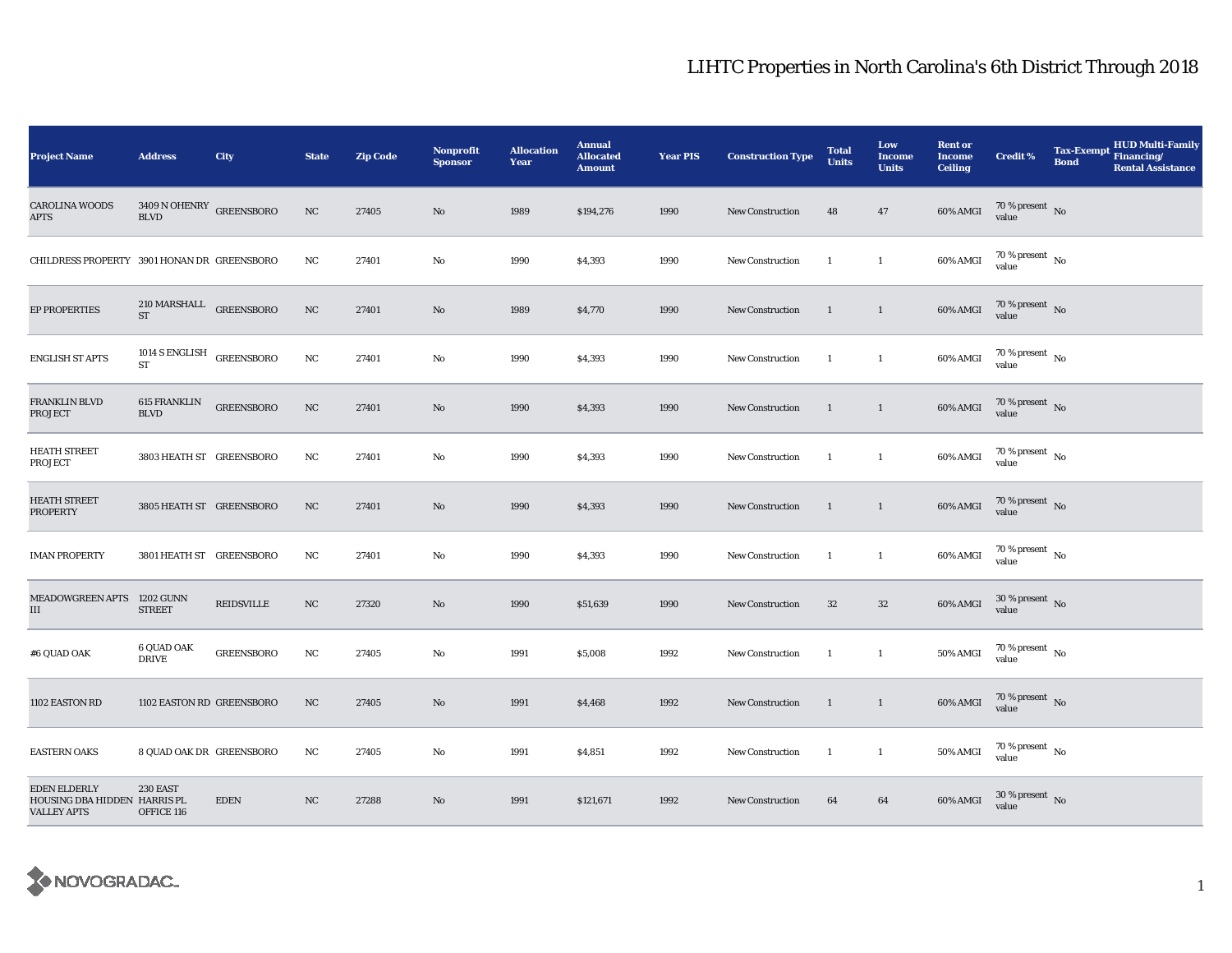| <b>Project Name</b>                                     | <b>Address</b>                                                                       | City              | <b>State</b> | <b>Zip Code</b> | <b>Nonprofit</b><br><b>Sponsor</b> | <b>Allocation</b><br>Year | <b>Annual</b><br><b>Allocated</b><br><b>Amount</b> | <b>Year PIS</b> | <b>Construction Type</b> | <b>Total</b><br><b>Units</b> | Low<br><b>Income</b><br><b>Units</b> | <b>Rent or</b><br><b>Income</b><br><b>Ceiling</b> | <b>Credit %</b>                      | <b>Tax-Exempt</b><br><b>Bond</b> | <b>HUD Multi-Family</b><br>Financing/<br><b>Rental Assistance</b> |
|---------------------------------------------------------|--------------------------------------------------------------------------------------|-------------------|--------------|-----------------|------------------------------------|---------------------------|----------------------------------------------------|-----------------|--------------------------|------------------------------|--------------------------------------|---------------------------------------------------|--------------------------------------|----------------------------------|-------------------------------------------------------------------|
| <b>INGLESIDE APTS</b>                                   | $3000\, \mathrm{INGLESIDE}$ GREENSBORO<br>AVE                                        |                   | NC           | 27405           | No                                 | 1991                      | \$9,758                                            | 1992            | <b>New Construction</b>  | 3                            | 3                                    | 60% AMGI                                          | 70 % present $\hbox{~No}$<br>value   |                                  |                                                                   |
| <b>LOMBARDY STREET</b>                                  | 1111 LOMBARDY GREENSBORO STREET                                                      |                   | $_{\rm NC}$  | 27405           | No                                 | 1992                      | \$4,476                                            | 1992            | <b>New Construction</b>  | $\mathbf{1}$                 | $\mathbf{1}$                         | 60% AMGI                                          | $70\%$ present No<br>value           |                                  |                                                                   |
| <b>LOMBARDY STREET</b>                                  | $1115$ LOMBARDY GREENSBORO STREET                                                    |                   | NC           | 27405           | No                                 | 1992                      | \$4,565                                            | 1992            | New Construction         | -1                           | $\mathbf{1}$                         | 60% AMGI                                          | $70\,\%$ present $\,$ No value       |                                  |                                                                   |
| NEALTOWN ROAD                                           | $1210$ NEALTOWN $_{\mbox{GREENSBORO}}$<br>ROAD                                       |                   | $_{\rm NC}$  | 27405           | $\mathbf{No}$                      | 1992                      | \$4,269                                            | 1992            | New Construction         | <sup>1</sup>                 | $\mathbf{1}$                         | 60% AMGI                                          | $70\,\%$ present $\,$ No value       |                                  |                                                                   |
| <b>NEALTOWN ROAD</b>                                    | 1214 NEALTOWN $_{\rm GREENSBORO}$<br><b>ROAD</b>                                     |                   | $_{\rm NC}$  | 27405           | No                                 | 1992                      | \$4,342                                            | 1992            | <b>New Construction</b>  | $\mathbf{1}$                 | $\mathbf{1}$                         | $60\%$ AMGI                                       | $70\,\%$ present $\,$ No value       |                                  |                                                                   |
| NEALTOWN ROAD                                           | $1216\;\mathrm{NEALTOWN}$ GREENSBORO ROAD                                            |                   | $_{\rm NC}$  | 27405           | $\mathbf{No}$                      | 1992                      | \$4,496                                            | 1992            | <b>New Construction</b>  | $\mathbf{1}$                 | $\mathbf{1}$                         | $60\%$ AMGI                                       | $70\,\%$ present $\,$ No value       |                                  |                                                                   |
| PWE MENLO PARK<br><b>APTS</b>                           | 1705 TENTH ST GREENSBORO                                                             |                   | NC           | 27405           | No                                 | 1992                      | \$5,952                                            | 1992            | <b>New Construction</b>  | $\boldsymbol{2}$             | $\mathbf{1}$                         | <b>50% AMGI</b>                                   | $70$ % present $\,$ No $\,$<br>value |                                  |                                                                   |
| <b>PWN 4410 ANDERSON 4410 ANDERSON GREENSBORO</b><br>ST | ST                                                                                   |                   | $_{\rm NC}$  | 27408           | No                                 | 1992                      | \$4,036                                            | 1992            | <b>New Construction</b>  | $\mathbf 0$                  | $\mathbf{1}$                         | 60% AMGI                                          | $70\,\%$ present $\,$ No value       |                                  |                                                                   |
| PWN LOT 5 EASTLAND<br>AVE                               | LOT 5<br>$\begin{array}{ll} \textbf{EASTLAND AVE} & \textbf{GREENSBORO} \end{array}$ |                   | NC           | 27402           | No                                 | 1991                      | \$4,693                                            | 1992            | <b>New Construction</b>  | $\bf{0}$                     | $\mathbf{1}$                         | 50% AMGI                                          | $70\,\%$ present $\,$ No value       |                                  |                                                                   |
| STEVENS APTS II                                         | <b>504 FRANKLIN</b><br>RD                                                            | <b>GREENSBORO</b> | $_{\rm NC}$  | 27401           | No                                 | 1992                      | \$4,711                                            | 1992            | New Construction         | $\mathbf{1}$                 | $\mathbf{1}$                         | <b>50% AMGI</b>                                   | $70\,\%$ present $\,$ No value       |                                  |                                                                   |
| <b>WILLARD ST APTS</b>                                  | 1301 WILLARD<br><b>ST</b>                                                            | <b>GREENSBORO</b> | NC           | 27405           | No                                 | 1991                      | \$7,361                                            | 1992            | <b>New Construction</b>  | $\boldsymbol{2}$             | $\boldsymbol{2}$                     | 60% AMGI                                          | $70\,\%$ present $\,$ No value       |                                  |                                                                   |
| WILLIAM H. BAKER JR. 1106 EASTON RD GREENSBORO          |                                                                                      |                   | $_{\rm NC}$  | 27405           | No                                 | 1991                      | \$4,468                                            | 1992            | New Construction         | $\mathbf{1}$                 | $\mathbf{1}$                         | 60% AMGI                                          | $70\,\%$ present $\,$ No value       |                                  |                                                                   |
| PENRY ROAD PROJECT 409 PENRY RD GREENSBORO              |                                                                                      |                   | NC           | 27405           | No                                 | 1990                      | \$4,697                                            | 1990            | <b>New Construction</b>  | $\mathbf{1}$                 | $\mathbf{1}$                         | 60% AMGI                                          | $70\,\%$ present $\,$ No value       |                                  |                                                                   |

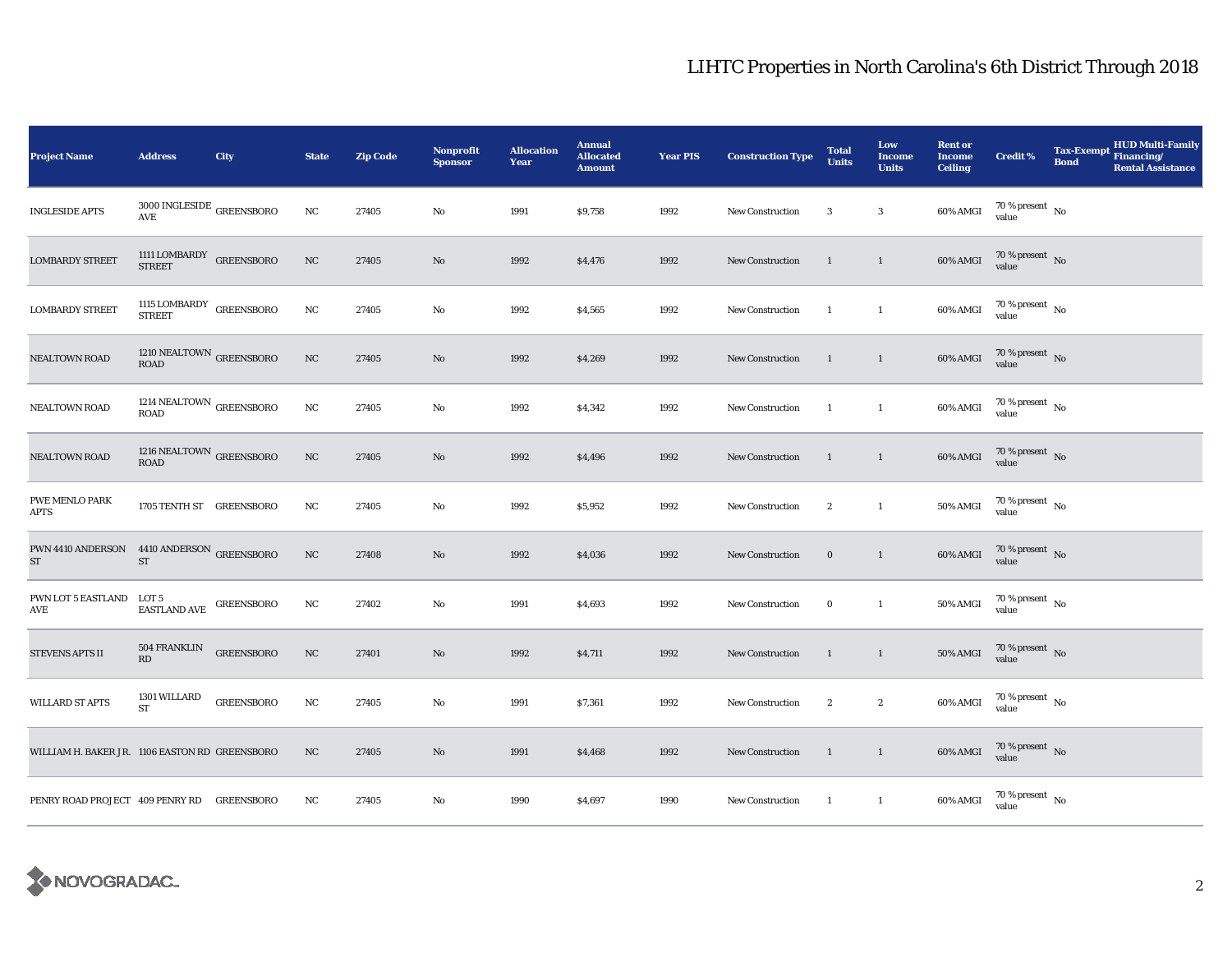| <b>Project Name</b>                        | <b>Address</b>                                                   | <b>City</b>       | <b>State</b> | <b>Zip Code</b> | <b>Nonprofit</b><br><b>Sponsor</b> | <b>Allocation</b><br>Year | <b>Annual</b><br><b>Allocated</b><br><b>Amount</b> | <b>Year PIS</b> | <b>Construction Type</b> | <b>Total</b><br><b>Units</b> | Low<br><b>Income</b><br><b>Units</b> | <b>Rent or</b><br><b>Income</b><br><b>Ceiling</b> | Credit %                               | <b>Tax-Exempt</b><br><b>Bond</b> | <b>HUD Multi-Family</b><br>Financing/<br><b>Rental Assistance</b> |
|--------------------------------------------|------------------------------------------------------------------|-------------------|--------------|-----------------|------------------------------------|---------------------------|----------------------------------------------------|-----------------|--------------------------|------------------------------|--------------------------------------|---------------------------------------------------|----------------------------------------|----------------------------------|-------------------------------------------------------------------|
| <b>STONE ARBOR</b>                         | $221\,\mathrm{N}$ FRANKLIN $_{\, \mathrm{MADISON}}$<br><b>ST</b> |                   | NC           | 27025           | No                                 | 1989                      | \$69,147                                           | 1990            | <b>New Construction</b>  | 40                           | 40                                   | 60% AMGI                                          | $70\,\%$ present $\,$ No value         |                                  |                                                                   |
| SANFORD MAKEPEACE                          | $102$ CARTHAGE $\;$ SANFORD ST                                   |                   | $_{\rm NC}$  | 27330           | No                                 | 1989                      | \$45,039                                           | 1990            | Acquisition and Rehab 24 |                              | 24                                   | 60% AMGI                                          | $30\,\%$ present $\,$ No $\,$<br>value |                                  |                                                                   |
| TRADE STREET<br><b>PROJECT</b>             | 2221 TRADE ST GREENSBORO                                         |                   | NC           | 27401           | $\mathbf{N}\mathbf{o}$             | 1990                      | \$4,604                                            | 1990            | New Construction         | <sup>1</sup>                 | $\mathbf{1}$                         | 60% AMGI                                          | $70\,\%$ present $\,$ No value         |                                  |                                                                   |
| WALNUT GROVE APTS 321 RECTORY ST PITTSBORO |                                                                  |                   | NC           | 27312           | No                                 | 1989                      | \$69,900                                           | 1990            | New Construction         | 40                           | 40                                   | 60% AMGI                                          | $70\,\%$ present $\,$ No value         |                                  |                                                                   |
| <b>CHILDRESS PROPERTY</b>                  | <b>3901 HONAN</b><br><b>DRIVE</b>                                | <b>GREENSBORO</b> | $_{\rm NC}$  | 27406           | $\mathbf{N}\mathbf{o}$             | 1990                      | \$4,393                                            | 1990            | New Construction         | $\mathbf{1}$                 | $\mathbf{1}$                         | 60% AMGI                                          | $70\,\%$ present $\,$ No value         |                                  |                                                                   |
| <b>ENGLISH ST APTS</b>                     | 1014 ENGLISH<br>ST                                               | <b>GREENSBORO</b> | $_{\rm NC}$  | 27406           | No                                 | 1990                      | \$4,393                                            | 1990            | New Construction         | 1                            | $\mathbf{1}$                         | 60% AMGI                                          | $70\,\%$ present $\,$ No value         |                                  |                                                                   |
| FRANKLIN BLVD<br><b>PROJECT</b>            | 615 FRANKLIN<br><b>BLVD</b>                                      | <b>GREENSBORO</b> | $_{\rm NC}$  | 27406           | No                                 | 1990                      | \$4,393                                            | 1990            | New Construction         | $\mathbf{1}$                 | $\mathbf{1}$                         | 60% AMGI                                          | $70\,\%$ present $\,$ No value         |                                  |                                                                   |
| <b>HEATH STREET</b><br><b>PROJECT</b>      | 3803 HEATH ST GREENSBORO                                         |                   | NC           | 27406           | No                                 | 1990                      | \$4,393                                            | 1990            | <b>New Construction</b>  | -1                           | $\mathbf{1}$                         | 60% AMGI                                          | $70\,\%$ present $\,$ No value         |                                  |                                                                   |
| <b>HEATH STREET</b><br><b>PROPERTY</b>     | 3805 HEATH<br><b>STREET</b>                                      | <b>GREENSBORO</b> | NC           | 27405           | No                                 | 1990                      | \$4,393                                            | 1990            | New Construction         | $\mathbf{1}$                 | $\mathbf{1}$                         | 60% AMGI                                          | $70\,\%$ present $\,$ No value         |                                  |                                                                   |
| PWE IMAN PROPERTY 3801 HEATH ST GREENSBORO |                                                                  |                   | $_{\rm NC}$  | 27406           | No                                 | 1990                      | \$4,393                                            | 1990            | New Construction         | <sup>1</sup>                 | $\mathbf{1}$                         | 60% AMGI                                          | 70 % present $\hbox{~No}$<br>value     |                                  |                                                                   |
| PENRY ROAD PROJECT                         | 409 PENRY<br><b>STREET</b>                                       | <b>GREENSBORO</b> | NC           | 27406           | No                                 | 1990                      | \$4,697                                            | 1990            | <b>New Construction</b>  | 1                            | $\mathbf{1}$                         | 60% AMGI                                          | $70\,\%$ present $\,$ No value         |                                  |                                                                   |
| TRADE STREET<br>PROJECT                    | 2221 TRADE ST GREENSBORO                                         |                   | $_{\rm NC}$  | 27401           | No                                 | 1990                      | \$4,604                                            | 1990            | New Construction         | $\mathbf{1}$                 | $\mathbf{1}$                         | 60% AMGI                                          | $70\,\%$ present $\,$ No value         |                                  |                                                                   |
| 2140 MCCONNELL RD                          | 2140<br>MCCONNELL RD GREENSBORO                                  |                   | NC           | 27401           | No                                 | 1991                      | \$5,840                                            | 1991            | <b>New Construction</b>  | -1                           | $\overline{1}$                       | 60% AMGI                                          | $70\,\%$ present $\,$ No value         |                                  |                                                                   |

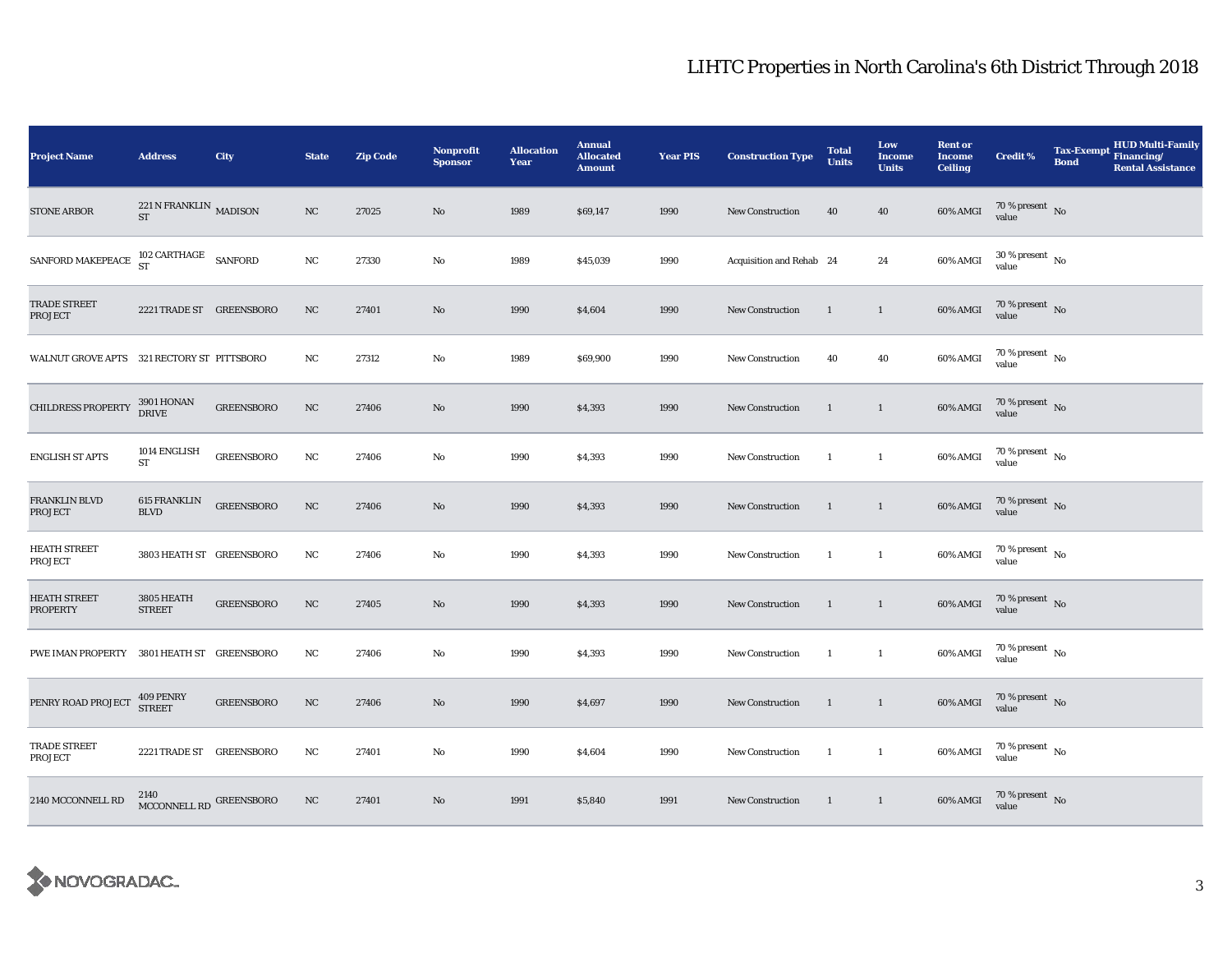| <b>Project Name</b>                      | <b>Address</b>                                        | City               | <b>State</b> | <b>Zip Code</b> | <b>Nonprofit</b><br><b>Sponsor</b> | <b>Allocation</b><br>Year | <b>Annual</b><br><b>Allocated</b><br><b>Amount</b> | <b>Year PIS</b> | <b>Construction Type</b>  | <b>Total</b><br><b>Units</b> | Low<br><b>Income</b><br><b>Units</b> | <b>Rent or</b><br><b>Income</b><br><b>Ceiling</b> | <b>Credit %</b>                             | <b>Tax-Exempt</b><br><b>Bond</b> | <b>HUD Multi-Family</b><br>Financing/<br><b>Rental Assistance</b> |
|------------------------------------------|-------------------------------------------------------|--------------------|--------------|-----------------|------------------------------------|---------------------------|----------------------------------------------------|-----------------|---------------------------|------------------------------|--------------------------------------|---------------------------------------------------|---------------------------------------------|----------------------------------|-------------------------------------------------------------------|
| 2142 MCCONNELL RD                        | MCCONNELL RD $^{\rm GREENSBORO}$                      |                    | NC           | 27401           | No                                 | 1991                      | \$6,015                                            | 1991            | New Construction          | $\overline{1}$               | $\mathbf{1}$                         | 60% AMGI                                          | 70 % present $\hbox{~No}$<br>value          |                                  |                                                                   |
| 409 SYKES AVE                            | 409 SYKES AVE GREENSBORO                              |                    | $_{\rm NC}$  | 27405           | No                                 | 1991                      | \$8,962                                            | 1991            | Acquisition and Rehab 6   |                              | $\bf 6$                              | 60% AMGI                                          | <b>Both 30%</b><br>and 70%<br>present value | No                               |                                                                   |
| <b>AUNT MARY AVE</b>                     | $204$ AUNT MARY $\,$ GREENSBORO<br>AVE                |                    | NC           | 27405           | No                                 | 1991                      | \$4,907                                            | 1991            | New Construction          | $\bf{0}$                     | $\mathbf{1}$                         | 50% AMGI                                          | $70\,\%$ present $\,$ No value              |                                  |                                                                   |
| <b>EASTERN OAKS</b>                      | $302$ AUNT MARY $\,$ GREENSBORO<br>AVE                |                    | $_{\rm NC}$  | 27405           | $\mathbf{N}\mathbf{o}$             | 1991                      | \$4,907                                            | 1991            | New Construction          | <sup>1</sup>                 | $\mathbf{1}$                         | <b>50% AMGI</b>                                   | $70\,\%$ present $\,$ No value              |                                  |                                                                   |
| <b>EASTLAND AVE</b>                      | $3940$ EASTLAND $\,$ GREENSBORO<br>AVE                |                    | NC           | 27401           | No                                 | 1990                      | \$3,333                                            | 1991            | <b>New Construction</b>   | $\mathbf{1}$                 | $\mathbf{1}$                         | <b>50% AMGI</b>                                   | 70 % present $\hbox{~No}$<br>value          |                                  |                                                                   |
| EASTLAND AVE, LOTS<br>43, 44             | 3933 EASTLAND $\,$ GREENSBORO<br>$\operatorname{AVE}$ |                    | $_{\rm NC}$  | 27401           | $\mathbf{N}\mathbf{o}$             | 1990                      | \$3,333                                            | 1991            | New Construction          | $\mathbf{1}$                 | $\mathbf{1}$                         | <b>50% AMGI</b>                                   | $70\,\%$ present $\,$ No value              |                                  |                                                                   |
| EASTLAND AVE, LOTS<br>43, 44, 45, 65, 66 | 3933 A<br><b>EASTLAND</b><br><b>AVENUE</b>            | <b>GREENSBORO</b>  | NC           | 27405           | No                                 | 1990                      | \$3,333                                            | 1991            | <b>New Construction</b>   | $\overline{1}$               | $\mathbf{1}$                         | <b>50% AMGI</b>                                   | $70\,\%$ present $\,$ No value              |                                  |                                                                   |
| EVERITT STREET APTS                      | 2115 2116 2128<br>EVERITT ST                          | <b>GREENSBORO</b>  | $_{\rm NC}$  | 27401           | $\mathbf{N}\mathbf{o}$             | 1990                      | \$67,674                                           | 1991            | Acquisition and Rehab 25  |                              | 25                                   | <b>50% AMGI</b>                                   | $70\,\%$ present $\,$ No value              |                                  |                                                                   |
| <b>LA SHAWN VALLEY</b>                   | 702 SLADE ST                                          | <b>GIBSONVILLE</b> | NC           | 27249           | No                                 | 1989                      | \$39,190                                           | 1991            | New Construction          | 22                           | 22                                   | 60% AMGI                                          | $70\,\%$ present $\,$ No value              |                                  |                                                                   |
| LINCOLN GROVE APTS                       | $503$ GILLESPIE GREENSBORO ST 18                      |                    | $_{\rm NC}$  | 27401-3630      | $\mathbf{N}\mathbf{o}$             | 1990                      | \$36,243                                           | 1991            | Acquisition and Rehab 116 |                              | 115                                  | 60% AMGI                                          | <b>Both 30%</b><br>and 70%<br>present value | No                               |                                                                   |
| EASTLAND AVE: LOT 6                      | $3946$ EASTLAND $$\,{\rm GREENSBORO}$$ AVE            |                    | NC           | 27401           | No                                 | 1991                      | \$4,907                                            | 1991            | New Construction          | <sup>1</sup>                 | $\mathbf{1}$                         | 50% AMGI                                          | 70 % present $\hbox{~No}$<br>value          |                                  |                                                                   |
| MARQUIS STREET                           | 402 SYKES AVE GREENSBORO                              |                    | $_{\rm NC}$  | 27405           | No                                 | 1991                      | \$10,341                                           | 1991            | New Construction          | $\bf{0}$                     | $\mathbf{3}$                         | 60% AMGI                                          | $70\,\%$ present $\,$ No value              |                                  |                                                                   |
| <b>MENLO PARK</b>                        | 1703 TENTH ST GREENSBORO                              |                    | NC           | 27405           | $\rm No$                           | 1990                      | \$5,774                                            | 1991            | New Construction          | $\boldsymbol{2}$             | $\boldsymbol{2}$                     | 60% AMGI                                          | $70\,\%$ present $\,$ No value              |                                  |                                                                   |

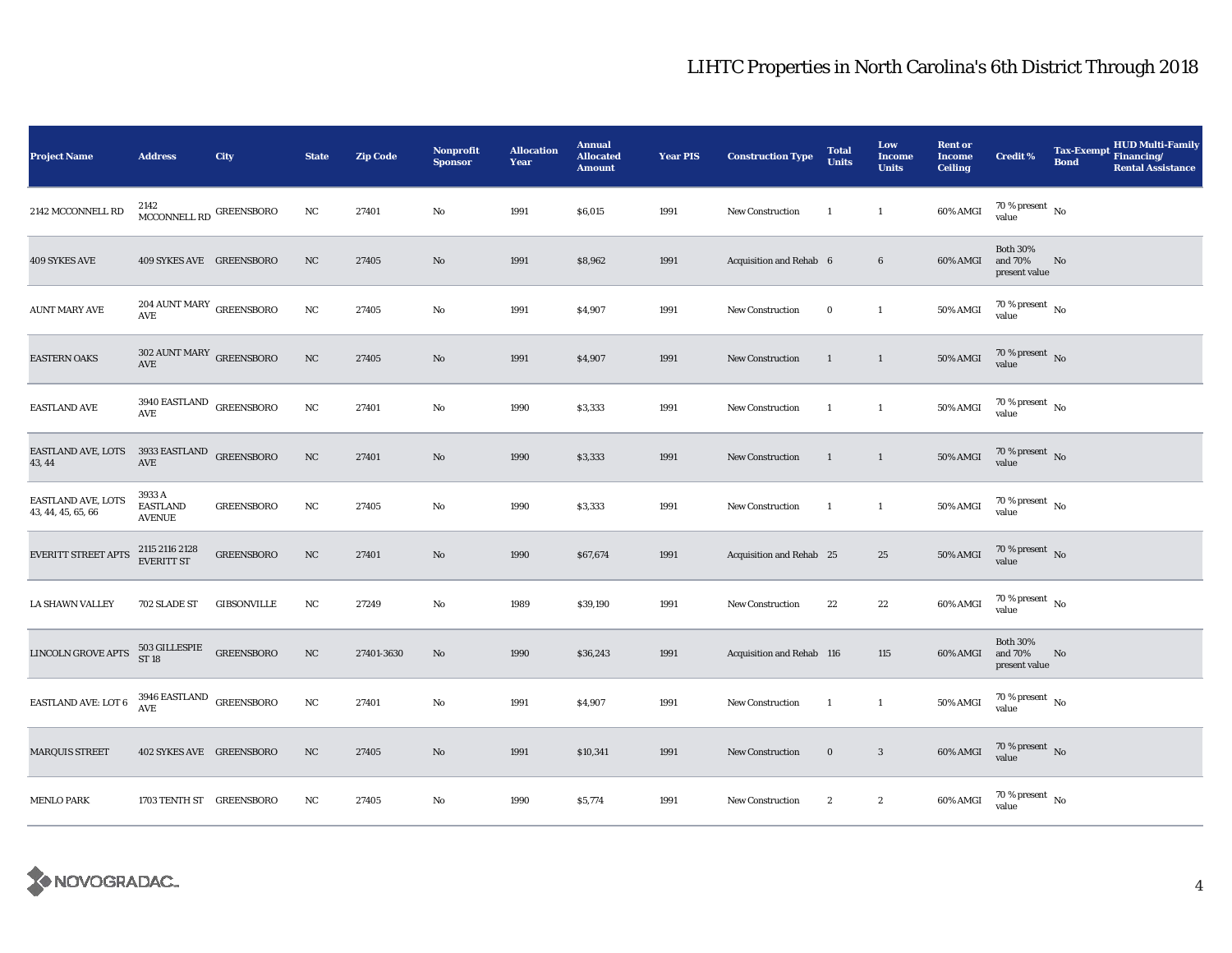| <b>Project Name</b>   | <b>Address</b>                                  | City              | <b>State</b> | <b>Zip Code</b> | Nonprofit<br><b>Sponsor</b> | <b>Allocation</b><br>Year | <b>Annual</b><br><b>Allocated</b><br><b>Amount</b> | <b>Year PIS</b> | <b>Construction Type</b> | <b>Total</b><br><b>Units</b> | Low<br><b>Income</b><br><b>Units</b> | <b>Rent or</b><br><b>Income</b><br><b>Ceiling</b> | <b>Credit %</b>                             | <b>Tax-Exempt</b><br><b>Bond</b> | <b>HUD Multi-Family</b><br>Financing/<br><b>Rental Assistance</b> |
|-----------------------|-------------------------------------------------|-------------------|--------------|-----------------|-----------------------------|---------------------------|----------------------------------------------------|-----------------|--------------------------|------------------------------|--------------------------------------|---------------------------------------------------|---------------------------------------------|----------------------------------|-------------------------------------------------------------------|
| <b>MENLO PARK</b>     | 1707 TENTH ST GREENSBORO                        |                   | NC           | 27405           | No                          | 1990                      | \$5,774                                            | 1991            | New Construction         | $\boldsymbol{2}$             | $\boldsymbol{2}$                     | 60% AMGI                                          | $70\,\%$ present $\,$ No value              |                                  |                                                                   |
| <b>MENLO PARK</b>     | 1709 TENTH ST GREENSBORO                        |                   | NC           | 27405           | No                          | 1990                      | \$5,774                                            | 1991            | <b>New Construction</b>  | $\boldsymbol{2}$             | $\boldsymbol{2}$                     | 60% AMGI                                          | $70\,\%$ present $\,$ No $\,$<br>value      |                                  |                                                                   |
| <b>MENLO PARK</b>     | 1711 TENTH ST GREENSBORO                        |                   | NC           | 27405           | No                          | 1990                      | \$5,774                                            | 1991            | <b>New Construction</b>  | $\boldsymbol{2}$             | $\mathbf{2}$                         | 60% AMGI                                          | $70\,\%$ present $\,$ No value              |                                  |                                                                   |
| <b>MENLO PARK</b>     | 1800 TUCKER ST GREENSBORO                       |                   | NC           | 27405           | No                          | 1990                      | \$5,774                                            | 1991            | <b>New Construction</b>  | $\boldsymbol{2}$             | $\boldsymbol{2}$                     | 60% AMGI                                          | $70\,\%$ present $\,$ No value              |                                  |                                                                   |
| <b>MENLO PARK</b>     | 1804 TUCKER ST GREENSBORO                       |                   | NC           | 27405           | No                          | 1990                      | \$5,774                                            | 1991            | <b>New Construction</b>  | $\boldsymbol{2}$             | $\boldsymbol{2}$                     | 60% AMGI                                          | $70$ % present $${\rm No}$$ value           |                                  |                                                                   |
| <b>QUAD OAK DRIVE</b> | 5 QUAD OAK DR GREENSBORO                        |                   | NC           | 27405           | No                          | 1991                      | \$5,004                                            | 1991            | <b>New Construction</b>  | 1                            | $\mathbf{1}$                         | 50% AMGI                                          | $70$ % present $\,$ No $\,$<br>value        |                                  |                                                                   |
| <b>QUAD OAK DRIVE</b> | 7 QUAD OAK DR GREENSBORO                        |                   | NC           | 27405           | No                          | 1991                      | \$4,907                                            | 1991            | <b>New Construction</b>  | $\mathbf{1}$                 | $\mathbf{1}$                         | <b>50% AMGI</b>                                   | $70$ % present $\,$ No $\,$<br>value        |                                  |                                                                   |
| RESIDENCE             | 3938 EASTLAND $_{\rm GREENSBORO}$<br><b>AVE</b> |                   | NC           | 27401           | No                          | 1990                      | \$3,660                                            | 1991            | <b>New Construction</b>  | $\mathbf{1}$                 | $\mathbf{1}$                         | 50% AMGI                                          | 70 % present $\hbox{~No}$<br>value          |                                  |                                                                   |
| SHEFFIELD MANOR       | $813$ SHEFFIELD $$\rm SLER~CITY$$ DRIVE         |                   | NC           | 27344           | No                          | 1990                      | \$62,065                                           | 1991            | New Construction         | 36                           | 36                                   | 60% AMGI                                          | $30$ % present $_{\rm{No}}$ $_{\rm{value}}$ |                                  |                                                                   |
| SPENCER STREET APTS   | 2101 2103<br>SPENCER ST                         | <b>GREENSBORO</b> | NC           | 27401           | No                          | 1990                      | \$54,910                                           | 1991            | Acquisition and Rehab 20 |                              | 20                                   | 50% AMGI                                          | <b>Both 30%</b><br>and 70%<br>present value | No                               |                                                                   |
| 2140 MCCONNELL RD     | 2140<br>MCCONNELL RD GREENSBORO                 |                   | NC           | 27401           | No                          | 1991                      | \$5,840                                            | 1991            | New Construction         | $\overline{1}$               | $\mathbf{1}$                         | 60% AMGI                                          | $70\,\%$ present $\,$ No value              |                                  |                                                                   |
| 2142 MCCONNELL RD     | 2142<br>MCCONNELL RD $\,$ GREENSBORO            |                   | NC           | 27401           | No                          | 1991                      | \$6,015                                            | 1991            | <b>New Construction</b>  | $\mathbf{1}$                 | $\mathbf{1}$                         | 60% AMGI                                          | 70 % present $\hbox{~No}$<br>value          |                                  |                                                                   |
| $407 + 409$ SYKES AVE | 407 409 SYKES<br>AVE                            | <b>GREENSBORO</b> | $_{\rm NC}$  | 27405           | No                          | 1991                      | \$8,962                                            | 1991            | Acquisition and Rehab 6  |                              | $6\phantom{.}6$                      | 60% AMGI                                          | <b>Both 30%</b><br>and 70%<br>present value | No                               |                                                                   |

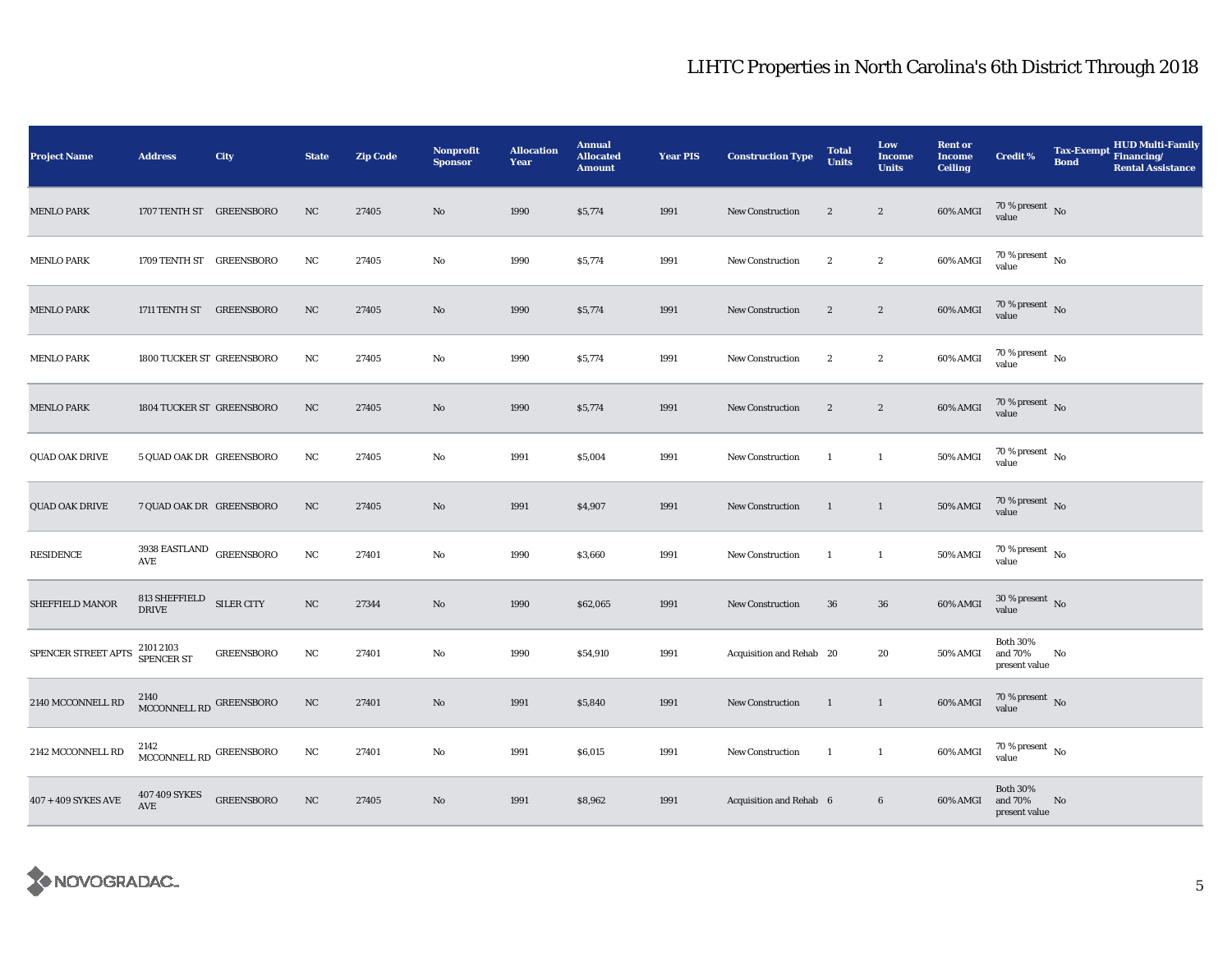| <b>Project Name</b>                  | <b>Address</b>                                   | City              | <b>State</b> | <b>Zip Code</b> | Nonprofit<br><b>Sponsor</b> | <b>Allocation</b><br>Year | <b>Annual</b><br><b>Allocated</b><br><b>Amount</b> | <b>Year PIS</b> | <b>Construction Type</b>                                    | <b>Total</b><br><b>Units</b> | Low<br><b>Income</b><br><b>Units</b> | <b>Rent or</b><br><b>Income</b><br><b>Ceiling</b> | <b>Credit %</b>                          | <b>HUD Multi-Family</b><br><b>Tax-Exempt</b><br>Financing/<br><b>Bond</b><br><b>Rental Assistance</b> |
|--------------------------------------|--------------------------------------------------|-------------------|--------------|-----------------|-----------------------------|---------------------------|----------------------------------------------------|-----------------|-------------------------------------------------------------|------------------------------|--------------------------------------|---------------------------------------------------|------------------------------------------|-------------------------------------------------------------------------------------------------------|
| <b>ADKINS GLEN</b>                   | 100 E<br><b>MATTHEWS</b><br><b>STREET</b>        | <b>STONEVILLE</b> | NC           | 27048           | No                          | 1991                      | \$42,054                                           | 1993            | <b>New Construction</b>                                     | 24                           | 24                                   | 60% AMGI                                          | $30\,\%$ present $\,$ No value           |                                                                                                       |
| <b>AUNT MARY AVE</b>                 | 208 AUNT MARY GREENSBORO<br>AVE                  |                   | NC           | 27405           | No                          | 1991                      | \$4,674                                            | 1993            | <b>New Construction</b>                                     | 1                            | $\mathbf{1}$                         | <b>50% AMGI</b>                                   | $70\%$ present No<br>value               |                                                                                                       |
| <b>GUILFORD GREENE</b>               | SLADE STREET GIBSONVILLE                         |                   | NC           | 27249           | No                          | 1993                      | \$21,067                                           | 1993            | Acquisition and Rehab 16                                    |                              | 16                                   | <b>50% AMGI</b>                                   | $30\,\%$ present $\,$ No $\,$<br>value   |                                                                                                       |
| <b>EASTLAND AVE: LOT 1</b>           | $3947$ EASTLAND $$\sf{G}REENSBORO$$ AVE          |                   | $_{\rm NC}$  | 27401           | No                          | 1991                      | \$4,645                                            | 1993            | <b>New Construction</b>                                     | $\bf{0}$                     | $\mathbf{1}$                         | <b>50% AMGI</b>                                   | $70\,\%$ present $\,$ No value           |                                                                                                       |
| RIDGEMONT PLACE<br>APTS              | 1209 W<br><b>MADISON</b><br><b>STREET</b>        | MAYODAN           | NC           | 27027           | No                          | 1992                      | \$45,682                                           | 1993            | <b>New Construction</b>                                     | 36                           | 36                                   | 60% AMGI                                          | $30\,\%$ present $\,$ No $\,$<br>value   |                                                                                                       |
| <b>SAUNDERS</b><br><b>PROPERTIES</b> | 3950 EASTLAND GREENSBORO<br>$\operatorname{AVE}$ |                   | $_{\rm NC}$  | 27402           | No                          | 1991                      | \$4,651                                            | 1993            | <b>New Construction</b>                                     | $\mathbf{1}$                 | $\mathbf{1}$                         | <b>50% AMGI</b>                                   | $70\,\%$ present $\,$ No value           |                                                                                                       |
| <b>STEVENS APTS</b>                  | $1613$ MCPHERSON ST $\,$ GREENSBORO $\,$         |                   | NC           | 27405           | No                          | 1992                      | \$32,021                                           | 1993            | Both New Construction $_{0}$<br>and $\mathrm{A}/\mathrm{R}$ |                              | $12\phantom{.0}$                     | 60% AMGI                                          | $30\,\%$ present $\,$ No $\,$<br>value   |                                                                                                       |
| <b>AUNT MARY AVE</b>                 | $208$ AUNT MARY $\,$ GREENSBORO<br>AVE           |                   | $_{\rm NC}$  | 27405           | No                          | 1991                      | \$4,674                                            | 1993            | <b>New Construction</b>                                     | 1                            | $\mathbf{1}$                         | <b>50% AMGI</b>                                   | $70\,\%$ present $\,$ No value           |                                                                                                       |
| PWE LOT 1 EASTLAND<br>AVE            | 3947 EASTLAND $\,$ GREENSBORO<br>AVE             |                   | NC           | 27402           | No                          | 1991                      | \$4,645                                            | 1993            | New Construction                                            | $\bf{0}$                     | $\mathbf{1}$                         | <b>50% AMGI</b>                                   | $70\,\%$ present $\,$ No value           |                                                                                                       |
| PWE STEVENS APTS                     | $1613\,1615\,1617$ GREENSBORO MCPHERSON ST       |                   | NC           | 27405           | No                          | 1992                      | \$32,021                                           | 1993            | Both New Construction $\overline{0}$<br>and $A/R$           |                              | 12                                   | 60% AMGI                                          | $30\,\%$ present $\,$ No value           |                                                                                                       |
| 3410 CALUMET PL                      | 3410 CALUMET GREENSBORO<br>PL                    |                   | $_{\rm NC}$  | 27405           | No                          | 1992                      | \$7,734                                            | 1994            | <b>New Construction</b>                                     | 3                            | $\sqrt{3}$                           | <b>50% AMGI</b>                                   | $70\,\%$ present $\,$ No value           |                                                                                                       |
| <b>EASTERN OAKS</b>                  | $302$ AUNT MARY $\,$ GREENSBORO<br>AVE           |                   | NC           | 27405           | No                          | 1991                      | \$4,907                                            | 1991            | <b>New Construction</b>                                     | $\overline{1}$               | $\overline{1}$                       | <b>50% AMGI</b>                                   | $70\,\%$ present $\,$ No value           |                                                                                                       |
| LOT 6 EASTLAND AVE                   | $3946$ EASTLAND $\,$ GREENSBORO<br>AVE           |                   | NC           | 27401-3742      | No                          | 1991                      | \$4,907                                            | 1991            | New Construction                                            | $\overline{1}$               | $\mathbf{1}$                         | <b>50% AMGI</b>                                   | $70\,\%$ present $_{\, \rm No}$<br>value |                                                                                                       |

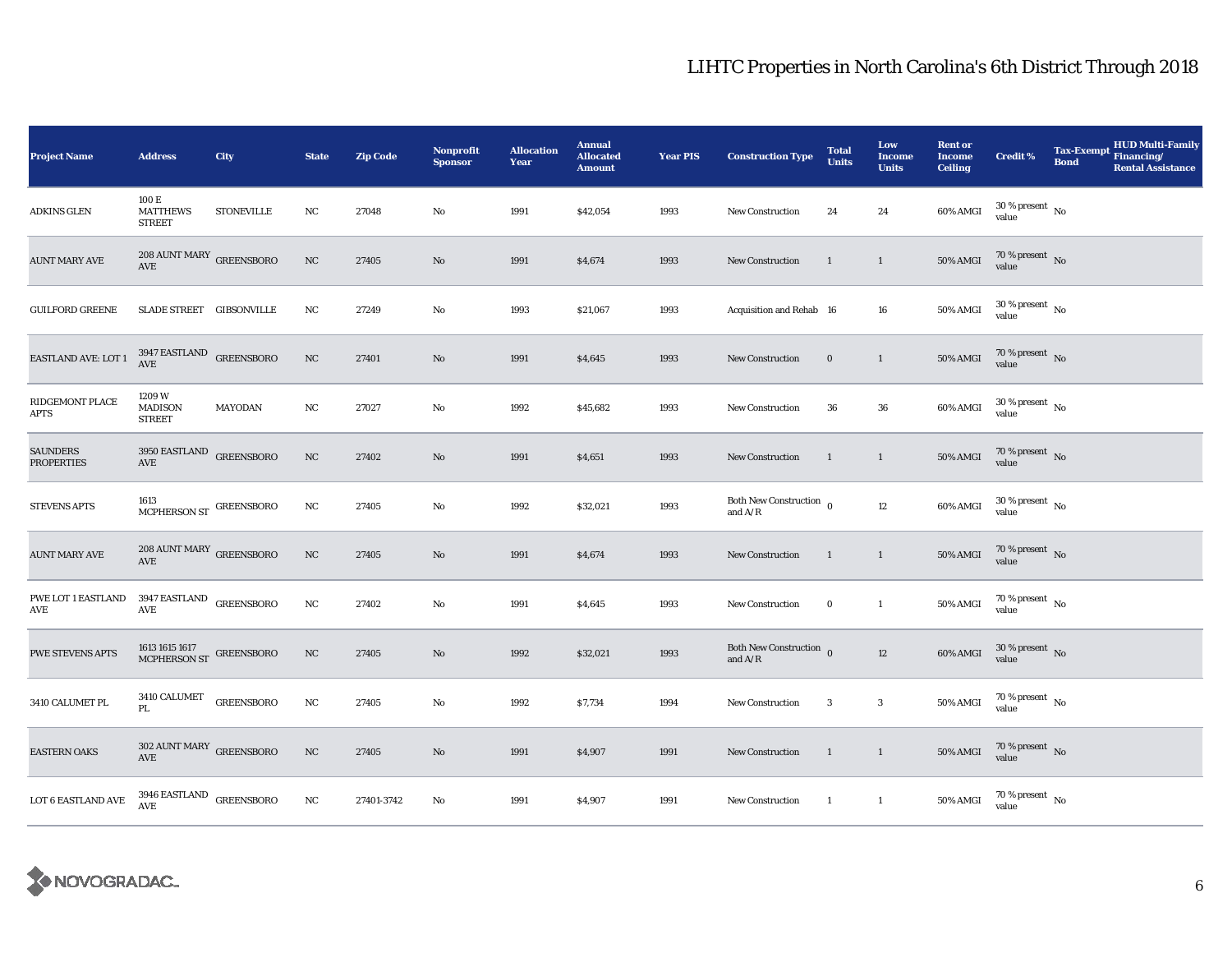| <b>Project Name</b>                         | <b>Address</b>                                         | <b>City</b>       | <b>State</b> | <b>Zip Code</b> | Nonprofit<br><b>Sponsor</b> | <b>Allocation</b><br>Year | <b>Annual</b><br><b>Allocated</b><br><b>Amount</b> | <b>Year PIS</b> | <b>Construction Type</b> | <b>Total</b><br><b>Units</b> | Low<br><b>Income</b><br><b>Units</b> | <b>Rent or</b><br><b>Income</b><br><b>Ceiling</b> | <b>Credit %</b>                        | <b>Tax-Exempt</b><br><b>Bond</b> | HUD Multi-Family<br>Financing/<br><b>Rental Assistance</b> |
|---------------------------------------------|--------------------------------------------------------|-------------------|--------------|-----------------|-----------------------------|---------------------------|----------------------------------------------------|-----------------|--------------------------|------------------------------|--------------------------------------|---------------------------------------------------|----------------------------------------|----------------------------------|------------------------------------------------------------|
| PWE AUNT MARY AVE                           | $204$ AUNT MARY GREENSBORO<br>AVE                      |                   | $_{\rm NC}$  | 27405           | $\rm No$                    | 1991                      | \$4,907                                            | 1991            | New Construction         | $\bf{0}$                     | $\mathbf{1}$                         | 50% AMGI                                          | 70 % present $\hbox{~No}$<br>value     |                                  |                                                            |
| PWE EASTLAND AVE                            | $3940$ EASTLAND $\,$ GREENSBORO AVE                    |                   | $_{\rm NC}$  | 27401           | $\mathbf{No}$               | 1990                      | \$3,333                                            | 1991            | <b>New Construction</b>  | -1                           | $\mathbf{1}$                         | 50% AMGI                                          | $70\,\%$ present $\,$ No $\,$<br>value |                                  |                                                            |
| PWE MENLO PARK                              | 1711 TENTH ST GREENSBORO                               |                   | NC           | 27401           | $\mathbf{N}\mathbf{o}$      | 1990                      | \$5,774                                            | 1991            | <b>New Construction</b>  | $\sqrt{2}$                   | $\boldsymbol{2}$                     | 60% AMGI                                          | $70\,\%$ present $\,$ No value         |                                  |                                                            |
| <b>PWE MENLO PARK</b>                       | 1703 TENTH ST GREENSBORO                               |                   | NC           | 27401           | No                          | 1990                      | \$5,774                                            | 1991            | <b>New Construction</b>  | $\overline{2}$               | $\boldsymbol{2}$                     | 60% AMGI                                          | $70\,\%$ present $\,$ No $\,$<br>value |                                  |                                                            |
| PWE MENLO PARK                              | 1709 TENTH ST GREENSBORO                               |                   | NC           | 27401           | $\mathbf{N}\mathbf{o}$      | 1990                      | \$5,774                                            | 1991            | New Construction         | $\boldsymbol{2}$             | $\boldsymbol{2}$                     | 60% AMGI                                          | $70\,\%$ present $\,$ No value         |                                  |                                                            |
| <b>PWE MENLO PARK</b>                       | 1707 A B TENTH GREENSBORO<br><b>ST</b>                 |                   | NC           | 27401           | $\mathbf{No}$               | 1990                      | \$5,774                                            | 1991            | New Construction         | $\sqrt{2}$                   | $\boldsymbol{2}$                     | 60% AMGI                                          | $70\,\%$ present $\,$ No value         |                                  |                                                            |
| PWE MENLO PARK                              | 1804 TUCKER ST GREENSBORO                              |                   | NC           | 27401           | $\mathbf{N}\mathbf{o}$      | 1990                      | \$5,774                                            | 1991            | <b>New Construction</b>  | $\boldsymbol{2}$             | $\boldsymbol{2}$                     | 60% AMGI                                          | $70\,\%$ present $\,$ No value         |                                  |                                                            |
| PWE MENLO PARK                              | $1802$ A B $$\sf TUCKER$ $\sf SIREET$ $\sf GREENSBORO$ |                   | NC           | 27401           | No                          | 1990                      | \$5,774                                            | 1991            | <b>New Construction</b>  | $\boldsymbol{2}$             | $\boldsymbol{2}$                     | 60% AMGI                                          | $70\,\%$ present $\,$ No value         |                                  |                                                            |
| PWN MARQUIS STREET 402 SYKES AVE GREENSBORO |                                                        |                   | NC           | 27405           | No                          | 1991                      | \$10,341                                           | 1991            | New Construction         | $\bf{0}$                     | $\mathbf{3}$                         | 60% AMGI                                          | $70\,\%$ present $\,$ No value         |                                  |                                                            |
| QUAD OAK DRIVE                              | 7 QUAD OAK<br><b>DRIVE</b>                             | <b>GREENSBORO</b> | NC           | 27405           | No                          | 1991                      | \$4,907                                            | 1991            | New Construction         | -1                           | $\mathbf{1}$                         | 50% AMGI                                          | 70 % present $\hbox{~No}$<br>value     |                                  |                                                            |
| <b>QUAD OAK DRIVE</b>                       | 5 QUAD OAK<br><b>DRIVE</b>                             | <b>GREENSBORO</b> | $_{\rm NC}$  | 27405           | $\mathbf{N}\mathbf{o}$      | 1991                      | \$5,004                                            | 1991            | New Construction         | $\mathbf{1}$                 | $\mathbf{1}$                         | <b>50% AMGI</b>                                   | 70 % present $\,$ No $\,$<br>value     |                                  |                                                            |
| 6 QUAD OAK DR                               | 6 QUAD OAK DR GREENSBORO                               |                   | NC           | 27405           | No                          | 1991                      | \$5,008                                            | 1992            | New Construction         | $\overline{1}$               | $\mathbf{1}$                         | 50% AMGI                                          | $70\,\%$ present $\,$ No value         |                                  |                                                            |
| 1102 EASTON RD                              | 1102 EASTON RD GREENSBORO                              |                   | NC           | 27405           | No                          | 1991                      | \$4,468                                            | 1992            | <b>New Construction</b>  | $\mathbf{1}$                 | $\mathbf{1}$                         |                                                   | 60% AMGI 70 % present v No             |                                  |                                                            |

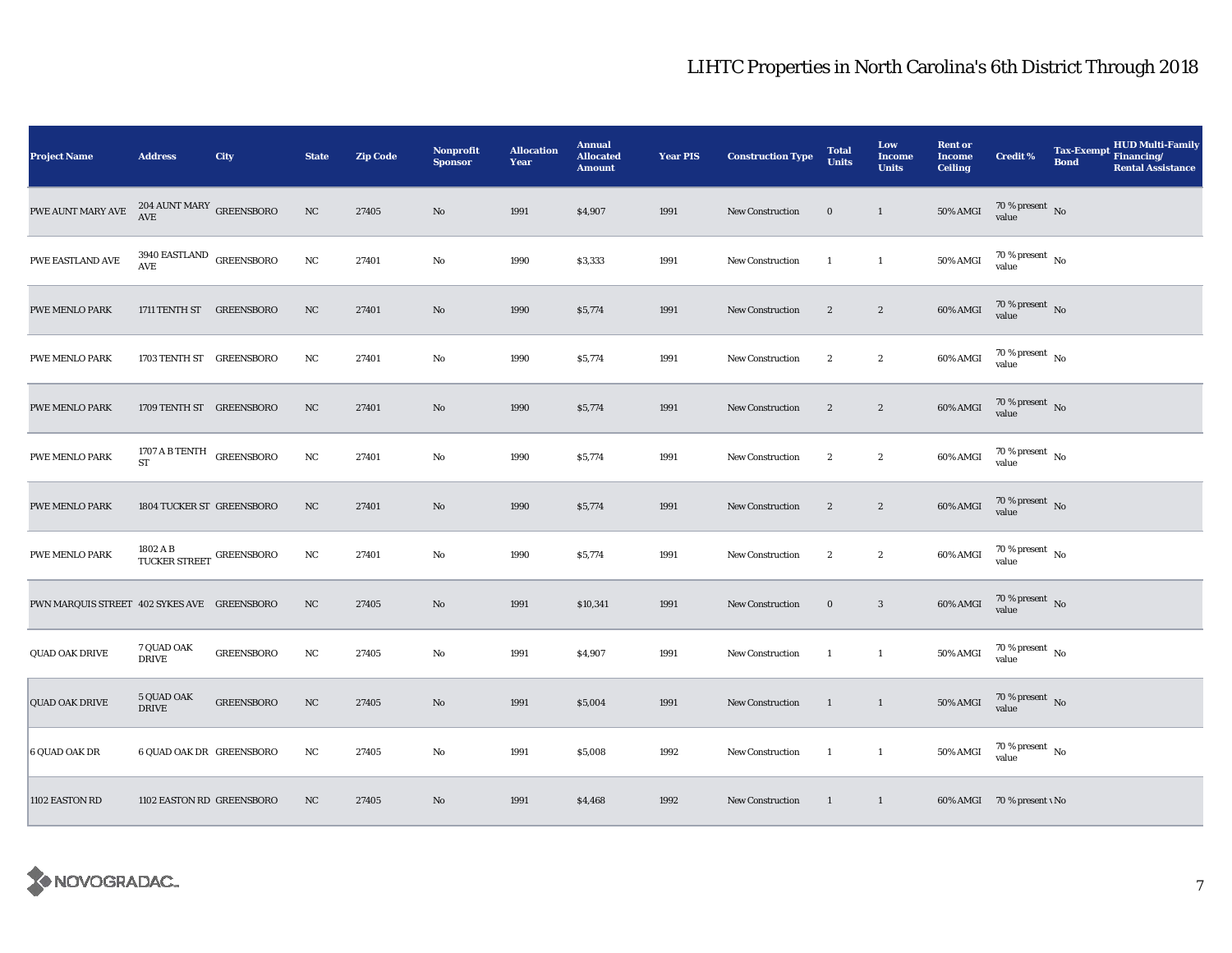| <b>Project Name</b>                    | <b>Address</b>                                            | City              | <b>State</b> | <b>Zip Code</b> | <b>Nonprofit</b><br><b>Sponsor</b> | <b>Allocation</b><br>Year | <b>Annual</b><br><b>Allocated</b><br><b>Amount</b> | <b>Year PIS</b> | <b>Construction Type</b> | <b>Total</b><br><b>Units</b> | Low<br><b>Income</b><br><b>Units</b> | <b>Rent or</b><br><b>Income</b><br><b>Ceiling</b> | <b>Credit %</b>                        | Tax-Exempt Financing/<br><b>Bond</b> | <b>HUD Multi-Family</b><br><b>Rental Assistance</b> |
|----------------------------------------|-----------------------------------------------------------|-------------------|--------------|-----------------|------------------------------------|---------------------------|----------------------------------------------------|-----------------|--------------------------|------------------------------|--------------------------------------|---------------------------------------------------|----------------------------------------|--------------------------------------|-----------------------------------------------------|
| 4410 ANDERSON ST                       | $4410\,\mathrm{ANDERSON}$ GREENSBORO<br><b>ST</b>         |                   | $_{\rm NC}$  | 27405           | No                                 | 1992                      | \$4,036                                            | 1992            | <b>New Construction</b>  | $\bf{0}$                     | $\mathbf{1}$                         | 60% AMGI                                          | $70\,\%$ present $\,$ No value         |                                      |                                                     |
| BROOKHOLLOW APART! BROOKHOLLOW SANFORD | 1330<br><b>DRIVE</b>                                      |                   | $_{\rm NC}$  | 27330           | $\mathbf{N}\mathbf{o}$             | 1992                      | \$59,426                                           | 1992            | Acquisition and Rehab 50 |                              | 49                                   | 60% AMGI                                          | $30\%$ present No<br>value             |                                      |                                                     |
| <b>EASTERN OAKS</b>                    | 8 QUAD OAK DR GREENSBORO                                  |                   | $_{\rm NC}$  | 27405           | No                                 | 1991                      | \$4,851                                            | 1992            | New Construction         | <sup>1</sup>                 | $\mathbf{1}$                         | 50% AMGI                                          | $70$ % present $_{\, \rm No}$<br>value |                                      |                                                     |
| <b>FRANTZ PROPERTY</b>                 | 3942 EASTLAND GREENSBORO<br>AVE                           |                   | NC           | 27401           | $\rm No$                           | 1990                      | \$3,660                                            | 1992            | New Construction         | $\overline{1}$               | $\mathbf{1}$                         | <b>50% AMGI</b>                                   | $70\,\%$ present $\,$ No value         |                                      |                                                     |
| <b>INGLESIDE APTS</b>                  | $3000\, \mathrm{INGLESIDE}$ GREENSBORO<br>AVE             |                   | $_{\rm NC}$  | 27405           | $\rm No$                           | 1991                      | \$9,758                                            | 1992            | <b>New Construction</b>  | 3                            | $\mathbf{3}$                         | 60% AMGI                                          | $70\,\%$ present $\,$ No value         |                                      |                                                     |
| <b>LOMBARDY STREET</b>                 | 1111 LOMBARDY GREENSBORO<br>${\rm ST}$                    |                   | NC           | 27405           | $\rm No$                           | 1992                      | \$4,476                                            | 1992            | New Construction         | $\mathbf{1}$                 | $\overline{1}$                       | 60% AMGI                                          | $70\,\%$ present $\,$ No value         |                                      |                                                     |
| <b>LOMBARDY STREET</b>                 | $^{1115}_{\phantom{1}-}$ LOMBARDY GREENSBORO<br><b>ST</b> |                   | $_{\rm NC}$  | 27405           | $\mathbf{No}$                      | 1992                      | \$4,565                                            | 1992            | <b>New Construction</b>  | $\overline{1}$               | $\mathbf{1}$                         | 60% AMGI                                          | $70\,\%$ present $\,$ No value         |                                      |                                                     |
| <b>MENLO PARK APTS</b>                 | 1705 TENTH ST GREENSBORO                                  |                   | $_{\rm NC}$  | 27405           | $\rm No$                           | 1992                      | \$5,952                                            | 1992            | <b>New Construction</b>  | $\boldsymbol{2}$             | $\mathbf{1}$                         | <b>50% AMGI</b>                                   | $70\,\%$ present $\,$ No value         |                                      |                                                     |
| NEALTOWN ROAD                          | 1210 NEALTOWN $_{\mbox{GREENSBORO}}$<br>RD                |                   | $_{\rm NC}$  | 27405           | $\mathbf{No}$                      | 1992                      | \$4,269                                            | 1992            | New Construction         | $\mathbf{1}$                 | $\mathbf{1}$                         | 60% AMGI                                          | $70\,\%$ present $\,$ No value         |                                      |                                                     |
| <b>NEALTOWN ROAD</b>                   | 1214 NEALTOWN $_{\mbox{GREENSBORO}}$<br>RD                |                   | $_{\rm NC}$  | 27405           | $\mathbf{N}\mathbf{o}$             | 1992                      | \$4,342                                            | 1992            | <b>New Construction</b>  | $\mathbf{1}$                 | $\overline{1}$                       | 60% AMGI                                          | $70\,\%$ present $\,$ No value         |                                      |                                                     |
| NEALTOWN ROAD                          | 1216 NEALTOWN $_{\mbox{GREENSBORO}}$<br>RD                |                   | $_{\rm NC}$  | 27405           | $\rm No$                           | 1992                      | \$4,496                                            | 1992            | New Construction         | 1                            | $\mathbf{1}$                         | 60% AMGI                                          | $70\,\%$ present $\,$ No value         |                                      |                                                     |
| <b>RESIDENCE</b>                       | $202$ AUNT MARY $\,$ GREENSBORO AVE                       |                   | $_{\rm NC}$  | 27405           | $\mathbf{N}\mathbf{o}$             | 1991                      | \$4,877                                            | 1992            | New Construction         | $\mathbf{1}$                 | $\overline{1}$                       | <b>50% AMGI</b>                                   | $70\,\%$ present $\,$ No value         |                                      |                                                     |
| <b>STEVENS APTS II</b>                 | 504 FRANKLIN<br><b>BLVD</b>                               | <b>GREENSBORO</b> | $_{\rm NC}$  | 27401           | No                                 | 1992                      | \$4,710                                            | 1992            | New Construction         | $\mathbf{1}$                 | $\mathbf{1}$                         | <b>50% AMGI</b>                                   | $70\,\%$ present $\,$ No value         |                                      |                                                     |

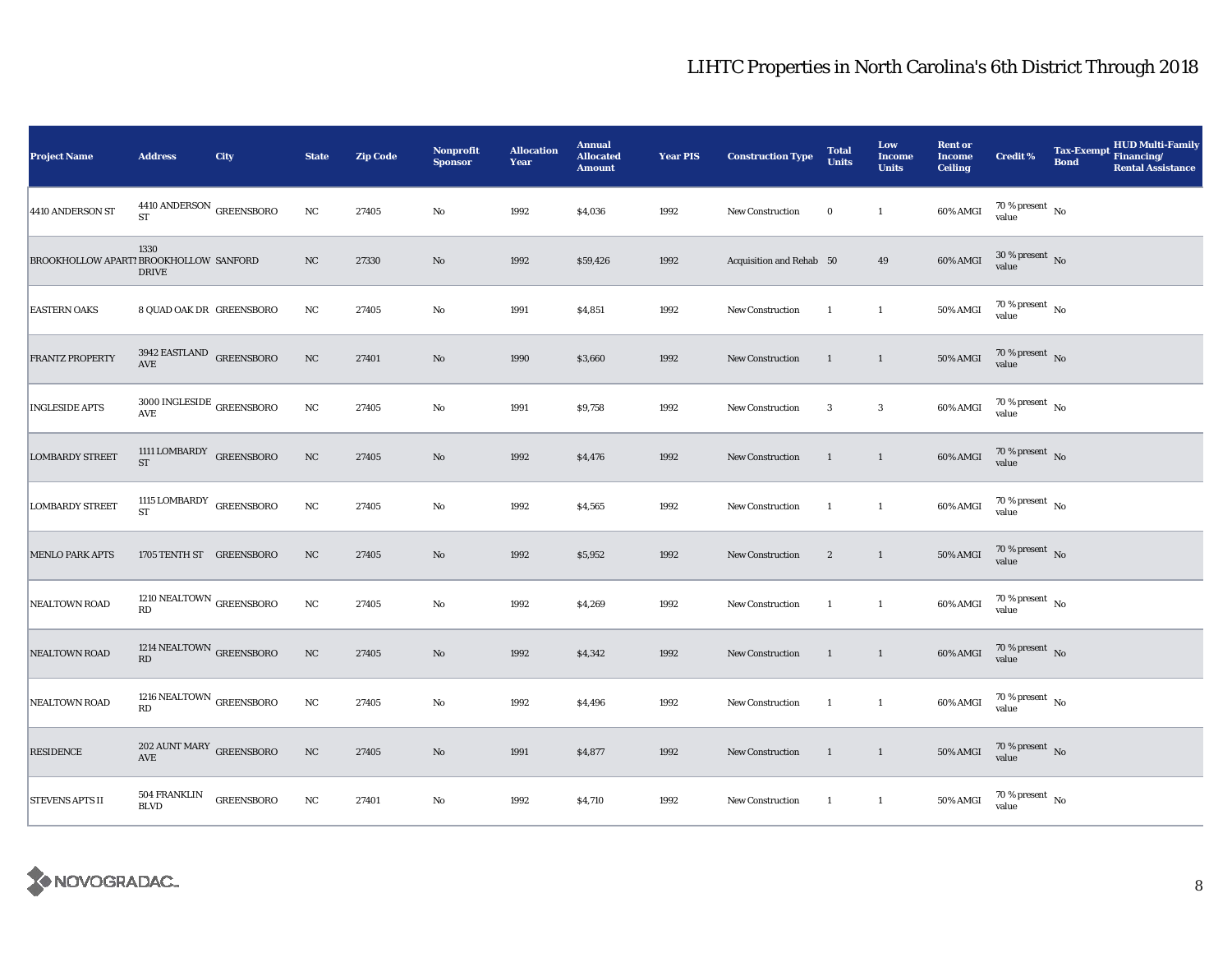| <b>Project Name</b>                                 | <b>Address</b>                      | City              | <b>State</b> | <b>Zip Code</b> | Nonprofit<br><b>Sponsor</b> | <b>Allocation</b><br>Year | <b>Annual</b><br><b>Allocated</b><br><b>Amount</b> | <b>Year PIS</b> | <b>Construction Type</b> | <b>Total</b><br><b>Units</b> | Low<br><b>Income</b><br><b>Units</b> | <b>Rent or</b><br><b>Income</b><br><b>Ceiling</b> | <b>Credit %</b>                        | <b>Tax-Exempt</b><br><b>Bond</b> | HUD Multi-Family<br>Financing/<br><b>Rental Assistance</b> |
|-----------------------------------------------------|-------------------------------------|-------------------|--------------|-----------------|-----------------------------|---------------------------|----------------------------------------------------|-----------------|--------------------------|------------------------------|--------------------------------------|---------------------------------------------------|----------------------------------------|----------------------------------|------------------------------------------------------------|
| SUMMERFIELD APARTM 2518 INDIAN<br>WELLS COURT       |                                     | SANFORD           | $_{\rm NC}$  | 27330           | $\rm No$                    | 1992                      | \$90,110                                           | 1992            | Acquisition and Rehab 78 |                              | 77                                   | 60% AMGI                                          | $30$ % present $\,$ No $\,$<br>value   |                                  |                                                            |
| THE VILLAGE AT STONE LUTHER KING                    | 504 MARTIN<br>JR DR                 | <b>ASHEBORO</b>   | $_{\rm NC}$  | 27203           | $\rm No$                    | 1990                      | \$181,507                                          | 1992            | <b>New Construction</b>  | 56                           | 56                                   | 60% AMGI                                          | $70$ % present $\,$ No $\,$<br>value   |                                  |                                                            |
| VICTORIAN ARMS APTS 4902 ARCHDALE TRINITY           |                                     |                   | $_{\rm NC}$  | 27370           | $\rm No$                    | 1991                      | \$30,688                                           | 1992            | <b>New Construction</b>  | 12                           | $12\,$                               | 60% AMGI                                          | $70\,\%$ present $\,$ No value         |                                  |                                                            |
| <b>WILLARD ST APTS</b>                              | 1301 WILLARD<br><b>ST</b>           | <b>GREENSBORO</b> | $_{\rm NC}$  | 27405           | No                          | 1991                      | \$7,361                                            | 1992            | <b>New Construction</b>  | $\overline{2}$               | $\boldsymbol{2}$                     | 60% AMGI                                          | 70 % present $\hbox{~No}$<br>value     |                                  |                                                            |
| WILLIAM H BAKER JR 1106 EASTON RD GREENSBORO        |                                     |                   | $_{\rm NC}$  | 27405           | $\rm No$                    | 1991                      | \$4,468                                            | 1992            | New Construction         | $\mathbf{1}$                 | $\mathbf{1}$                         | 60% AMGI                                          | $70\,\%$ present $\,$ No value         |                                  |                                                            |
| SANDHILL MANOR ON C 801 HARKEY                      |                                     | SANFORD           | $_{\rm NC}$  | 27330           | $\rm No$                    | 2005                      | \$326,302                                          | 2007            | New Construction         | 50                           | ${\bf 50}$                           | 60% AMGI                                          | $70$ % present $\,$ No $\,$<br>value   |                                  |                                                            |
| SHERWOOD GLEN APAR OAKBROOK                         | 2006<br><b>COURT</b>                | <b>REIDSVILLE</b> | NC           | 27320           | $\rm No$                    | 2005                      | \$382,914                                          | 2007            | <b>New Construction</b>  | 56                           | 56                                   | 60% AMGI                                          | $70\,\%$ present $$$ No value          |                                  |                                                            |
| THE HAVENS AT WILLOV $_{\rm STREF}^{2000\rm~EVERT}$ |                                     | <b>GREENSBORO</b> | $_{\rm NC}$  | 27401           | No                          | 2005                      | \$735,418                                          | 2007            | <b>New Construction</b>  | 60                           | $60\,$                               | 60% AMGI                                          | $70\,\%$ present $\,$ No value         |                                  |                                                            |
| WINDHILL COURT                                      | 117 WINDHILL<br>COURT               | <b>GREENSBORO</b> | $_{\rm NC}$  | 27405           | $\rm No$                    | 2005                      | \$421,841                                          | 2007            | New Construction         | 64                           | $\bf{64}$                            | 60% AMGI                                          | $70\,\%$ present $\,$ No value         |                                  |                                                            |
| <b>OAKSI</b>                                        | <b>1574 RED OAK</b><br><b>DRIVE</b> | <b>ROXBORO</b>    | NC           | 27573           | No                          | 2005                      | \$69,559                                           | 2008            | Acquisition and Rehab 52 |                              | 52                                   | 60% AMGI                                          | $30\,\%$ present $\,$ No $\,$<br>value |                                  |                                                            |
| <b>OAKS II</b>                                      | <b>1574 RED OAK</b><br><b>DRIVE</b> | <b>ROXBORO</b>    | $_{\rm NC}$  | 27573           | $\rm No$                    | 2005                      | \$50,423                                           | 2008            | Acquisition and Rehab 32 |                              | $32\,$                               | 60% AMGI                                          | $30$ % present $\,$ No $\,$<br>value   |                                  |                                                            |
| PINE RIDGE I                                        | <b>1530 PINE</b><br>RIDGE DRIVE     | <b>ROXBORO</b>    | $_{\rm NC}$  | 27573           | No                          | 2005                      | \$52,969                                           | 2008            | Acquisition and Rehab 40 |                              | 40                                   | 60% AMGI                                          | $30\,\%$ present $\,$ No value         |                                  |                                                            |
| PINE RIDGE II                                       | <b>1530 PINE</b><br>RIDGE DRIVE     | <b>ROXBORO</b>    | NC           | 27573           | $\rm No$                    | 2005                      | \$82,404                                           | 2008            | Acquisition and Rehab 32 |                              | $32\,$                               | 60% AMGI                                          | $30\,\%$ present $\,$ No value         |                                  |                                                            |

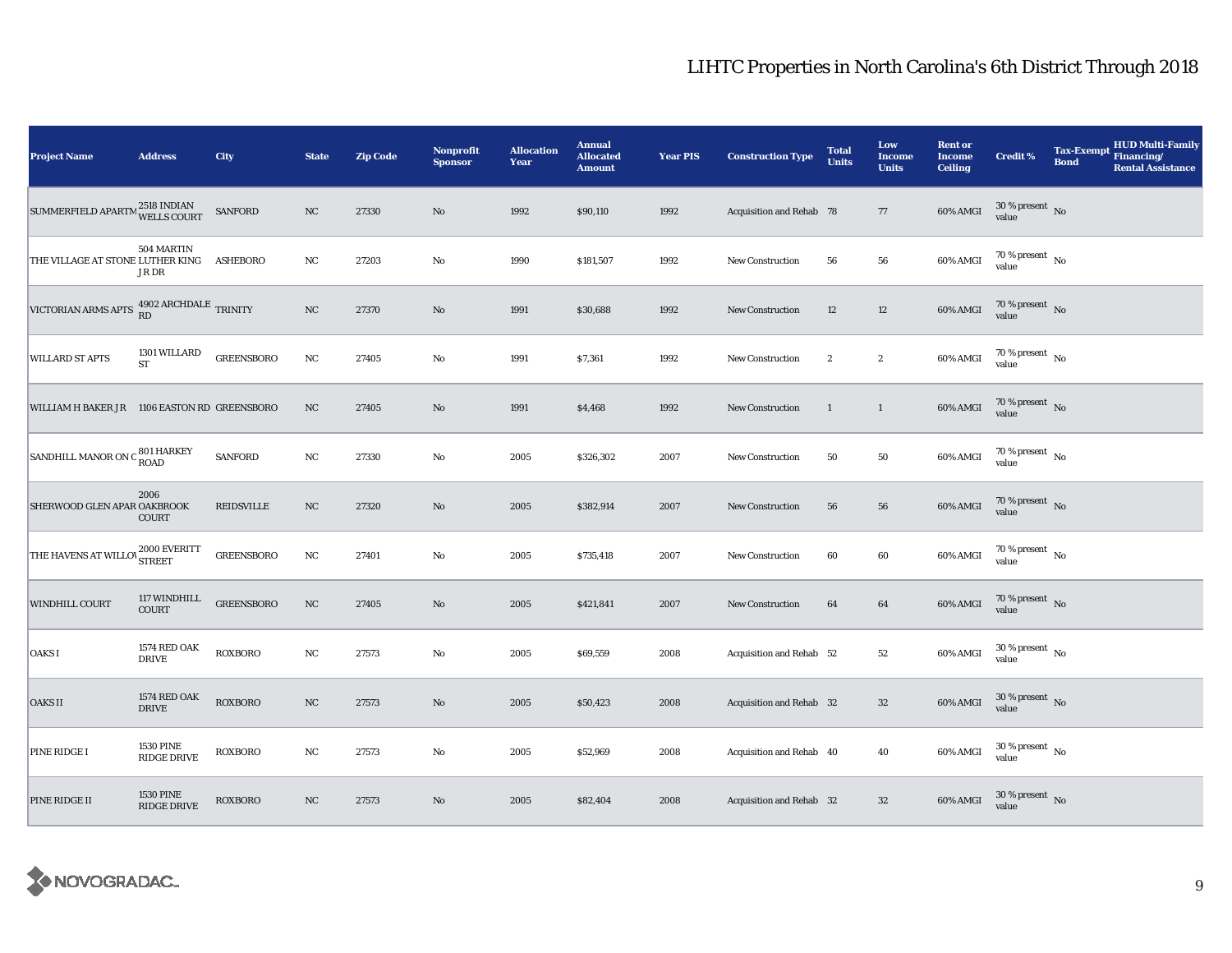| <b>Project Name</b>                                                              | <b>Address</b>                             | City              | <b>State</b> | <b>Zip Code</b> | Nonprofit<br><b>Sponsor</b> | <b>Allocation</b><br>Year | <b>Annual</b><br><b>Allocated</b><br><b>Amount</b> | <b>Year PIS</b> | <b>Construction Type</b>        | <b>Total</b><br><b>Units</b> | Low<br><b>Income</b><br><b>Units</b> | <b>Rent or</b><br><b>Income</b><br><b>Ceiling</b> | <b>Credit %</b>                        | <b>Bond</b> | <b>HUD Multi-Family</b><br>Tax-Exempt Financing/<br><b>Rental Assistance</b> |
|----------------------------------------------------------------------------------|--------------------------------------------|-------------------|--------------|-----------------|-----------------------------|---------------------------|----------------------------------------------------|-----------------|---------------------------------|------------------------------|--------------------------------------|---------------------------------------------------|----------------------------------------|-------------|------------------------------------------------------------------------------|
| <b>SHERWOOD PLACE</b>                                                            | 1000<br>SHERWOOD AVE $\,$ ASHEBORO         |                   | $_{\rm NC}$  | 27205           | $\rm No$                    | 2006                      | \$287,367                                          | 2008            | New Construction                | 40                           | 40                                   | 60% AMGI                                          | 70 % present $\hbox{~No}$<br>value     |             |                                                                              |
| CAROLINA WOODS APTS $_{\hbox{\scriptsize BLVD}}^{\rm 3433\,N~OHENRY}$ GREENSBORO |                                            |                   | NC           | 27405           | No                          | 1992                      | \$141,198                                          | 1994            | <b>New Construction</b>         | 40                           | 40                                   | 60% AMGI                                          | $70\,\%$ present $\,$ No $\,$<br>value |             |                                                                              |
| CHADWICK APARTMENT OAKLAND                                                       | 216 NORTH<br><b>AVENUE</b>                 | <b>EDEN</b>       | $_{\rm NC}$  | 27288           | No                          | 1994                      | \$73,480                                           | 1994            | Acquisition and Rehab 48        |                              | 48                                   | 60% AMGI                                          | $30\,\%$ present $\,$ No value         |             |                                                                              |
| <b>NEW GARDEN PLACE</b>                                                          | 1622<br><b>MCPHERSON</b><br><b>STREET</b>  | <b>GREENSBORO</b> | NC           | 27405           | No                          | 1992                      | \$242,343                                          | 1994            | <b>Acquisition and Rehab 76</b> |                              | 76                                   | 60% AMGI                                          | $30\,\%$ present $\,$ No value         |             |                                                                              |
| TIMBERWOOD APTS, PH TIMBER PLACE SANFORD                                         |                                            |                   | NC           | 27330           | No                          | 1994                      | \$107,721                                          | 1994            | <b>New Construction</b>         | 36                           | 36                                   | 60% AMGI                                          | 70 % present $\hbox{~No}$<br>value     |             |                                                                              |
| JUNIPER POINT APARTM 1112 JUNIPER ST SANFORD                                     |                                            |                   | NC           | 27330           | $\rm No$                    | 1992                      | \$230,568                                          | 1994            | New Construction                | 56                           | 56                                   | 60% AMGI                                          | $70\,\%$ present $\,$ No value         |             |                                                                              |
| 3410 CALUMET PLACE                                                               | 3410 CALUMET<br>PLACE                      | <b>GREENSBORO</b> | $_{\rm NC}$  | 27401           | No                          | 1992                      | \$7,734                                            | 1994            | New Construction                | $\mathbf{3}$                 | $\mathbf{3}$                         | <b>50% AMGI</b>                                   | $70$ % present $\,$ No $\,$<br>value   |             |                                                                              |
| <b>HARRIS POINTE</b>                                                             | 345 E HARRIS<br><b>PLACE</b>               | <b>EDEN</b>       | $_{\rm NC}$  | 27288           | $\rm No$                    | 2006                      | \$0                                                | 2009            | <b>New Construction</b>         | 56                           | 56                                   | 60% AMGI                                          | 70 % present $\,$ No $\,$<br>value     |             |                                                                              |
| RANKIN KING FARMS AF 1600 RANKIN                                                 |                                            | <b>GREENSBORO</b> | $_{\rm NC}$  | 27405           | $\rm No$                    | 2007                      | \$479,897                                          | 2009            | New Construction                | 44                           | 44                                   | 60% AMGI                                          | $70$ % present $\,$ No $\,$<br>value   |             |                                                                              |
| <b>CRESTWOOD</b>                                                                 | 521 PRICE<br><b>STREET</b>                 | <b>REIDSVILLE</b> | NC           | 27320           | No                          | 2008                      | \$74,514                                           | 2011            | Acquisition and Rehab 40        |                              | 40                                   | 60% AMGI                                          | Not<br>Indicated                       | No          |                                                                              |
| <b>MEBANE MILL LOFTS</b>                                                         | 301W<br>WASHINGTON MEBANE<br><b>STREET</b> |                   | $_{\rm NC}$  | 27302           | No                          | 2009                      | \$793,803                                          | 2011            | Acquisition and Rehab 75        |                              | 75                                   | 60% AMGI                                          | 70 % present $\hbox{~No}$<br>value     |             |                                                                              |
| POWELL SPRING                                                                    | $600\, \rm{MILLBROOK}$ PITTSBORO DRIVE     |                   | $_{\rm NC}$  | 27312           | $\rm No$                    | 2009                      | \$627,587                                          | 2011            | <b>New Construction</b>         | 48                           | 48                                   | 60% AMGI                                          | $70\,\%$ present $\,$ No value         |             |                                                                              |
| WOODBRIDGE APARTMI $^{2101}$ S SCALES REIDSVILLE                                 |                                            |                   | NC           | 27320           | No                          | 2009                      | \$261,783                                          | 2011            | Acquisition and Rehab 50        |                              | 50                                   | 60% AMGI                                          | $70$ % present $\,$ No $\,$<br>value   |             |                                                                              |

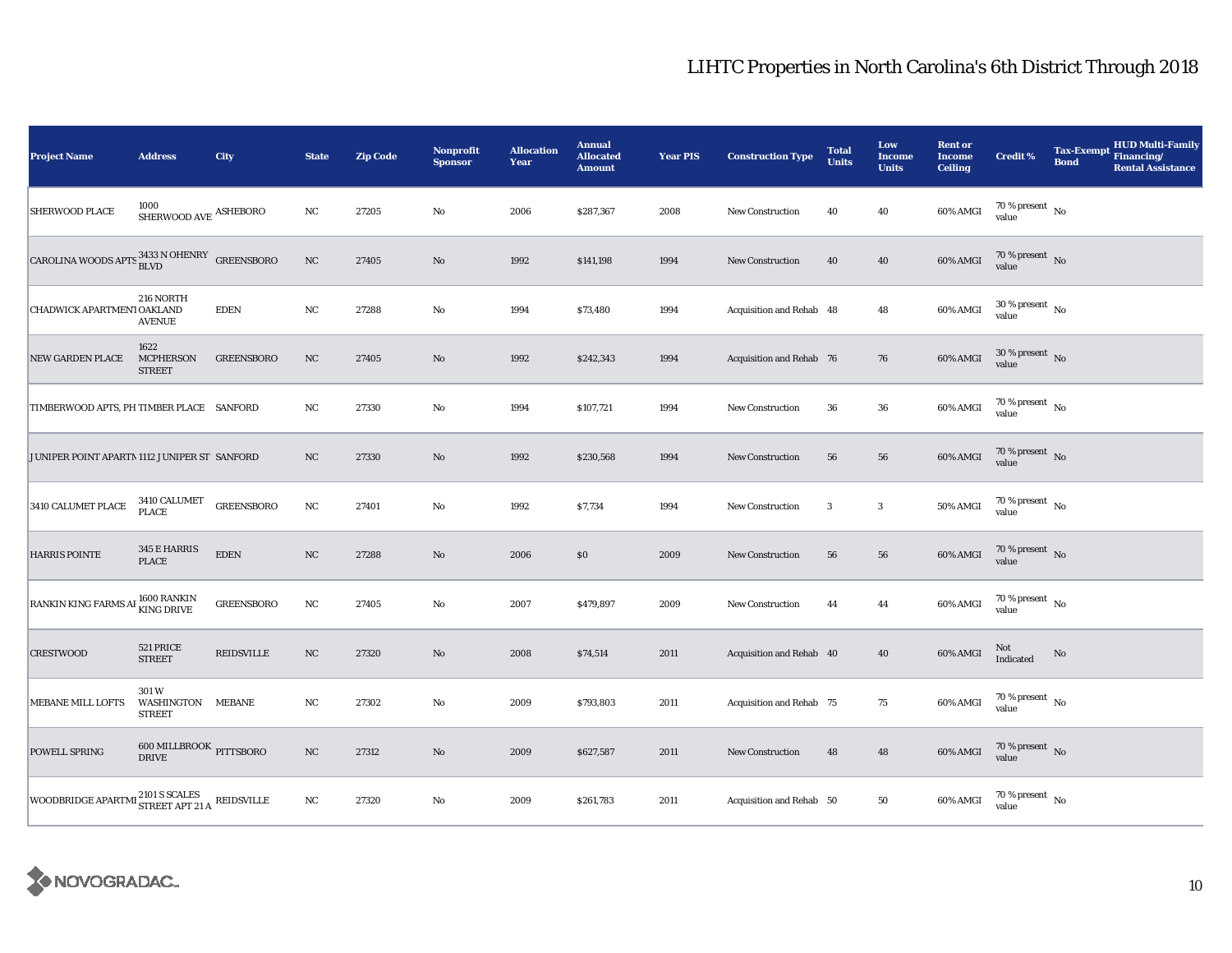| <b>Project Name</b>                                                    | <b>Address</b>                               | City              | <b>State</b> | <b>Zip Code</b> | Nonprofit<br><b>Sponsor</b> | <b>Allocation</b><br>Year | <b>Annual</b><br><b>Allocated</b><br><b>Amount</b> | <b>Year PIS</b> | <b>Construction Type</b> | <b>Total</b><br><b>Units</b> | Low<br><b>Income</b><br><b>Units</b> | <b>Rent or</b><br><b>Income</b><br><b>Ceiling</b> | <b>Credit %</b>                        | <b>Tax-Exempt</b><br><b>Bond</b> | <b>HUD Multi-Family</b><br>Financing/<br><b>Rental Assistance</b> |
|------------------------------------------------------------------------|----------------------------------------------|-------------------|--------------|-----------------|-----------------------------|---------------------------|----------------------------------------------------|-----------------|--------------------------|------------------------------|--------------------------------------|---------------------------------------------------|----------------------------------------|----------------------------------|-------------------------------------------------------------------|
| AUBURN TRACE APARTN 2944 AUBURN                                        |                                              | <b>BURLINGTON</b> | NC           | 27215           | $\rm\thinspace No$          | 2010                      | \$676,160                                          | 2012            | New Construction         | 80                           | 80                                   | 60% AMGI                                          | $70\,\%$ present $\,$ No value         |                                  |                                                                   |
| CEDAR RIDGE APARTME 181 WILKINS                                        |                                              | <b>HAW RIVER</b>  | $_{\rm NC}$  | 27258           | $\rm No$                    | 2010                      | \$244,594                                          | 2012            | Acquisition and Rehab 40 |                              | 40                                   | 60% AMGI                                          | $70$ % present $\,$ No $\,$<br>value   |                                  |                                                                   |
| <b>EAST SIDE HOMES</b>                                                 | <b>414 WATKINS</b><br><b>STREET</b>          | <b>ASHEBORO</b>   | $_{\rm NC}$  | 27203           | No                          | 1993                      | \$97,792                                           | 1995            | Acquisition and Rehab 18 |                              | $18\,$                               | 60% AMGI                                          | $70\,\%$ present $\,$ No value         |                                  |                                                                   |
| GRAHAM VILLAGE APTS 820 E HANOVER GRAHAM                               |                                              |                   | $_{\rm NC}$  | 27253           | No                          | 1993                      | \$191,599                                          | 1995            | <b>New Construction</b>  | 50                           | ${\bf 50}$                           | 60% AMGI                                          | $70\,\%$ present $\,$ No value         |                                  |                                                                   |
| <b>MCKENZIE PARK</b>                                                   | HARKEY ROAD SANFORD                          |                   | NC           | 27330           | $\rm No$                    | 1994                      | \$129,416                                          | 1995            | <b>New Construction</b>  | 40                           | 40                                   | 60% AMGI                                          | $70\,\%$ present $\,$ No value         |                                  |                                                                   |
| <b>RHS APTS</b>                                                        | <b>FRANKLIN</b><br><b>STREET</b>             | <b>REIDSVILLE</b> | NC           | 27320           | No                          | 1994                      | \$91,241                                           | 1995            | Acquisition and Rehab 53 |                              | 53                                   | 60% AMGI                                          | $30\,\%$ present $\,$ No $\,$<br>value |                                  |                                                                   |
| THE CARILLON                                                           | $4512$ LAWNDALE $\:$ GREENSBORO DRIVE        |                   | $_{\rm NC}$  | 27455           | $\rm No$                    | 1994                      | \$549,696                                          | 1995            | New Construction         | 150                          | 150                                  | $60\%$ AMGI                                       | $70\,\%$ present $\;$ No value         |                                  |                                                                   |
| <b>TURNBRIDGE APTS</b>                                                 | 5003<br>TURNBRIDGE<br><b>CIRCLE</b>          | BROWN SUMMIT NC   |              | 27214           | No                          | 1994                      | \$476,094                                          | 1995            | New Construction         | 120                          | 119                                  | 60% AMGI                                          | 70 % present $\,$ No $\,$<br>value     |                                  |                                                                   |
| VICTORIAN ARMS PHASI RD 4904 ARCHDALE TRINITY                          |                                              |                   | $_{\rm NC}$  | 27370           | $\rm No$                    | 1993                      | \$34,431                                           | 1995            | <b>New Construction</b>  | 12                           | $12\,$                               | 60% AMGI                                          | $70\,\%$ present $\,$ No value         |                                  |                                                                   |
| VICTORIAN ARMS II                                                      | $4904$ ARCHDALE $\,$ ARCHDALE<br><b>ROAD</b> |                   | $_{\rm NC}$  | 27370           | $\rm No$                    | 1993                      | \$34,431                                           | 1995            | <b>New Construction</b>  | 12                           | $12\,$                               | 60% AMGI                                          | $70\,\%$ present $\,$ No value         |                                  |                                                                   |
| DEERFIELD CROSSING A $_{\mbox{TRACE}}^{600 \mbox{\,DEERFIELD}}$ MEBANE |                                              |                   | NC           | 27302           | No                          | 1996                      | \$388,639                                          | 1997            | New Construction         | 120                          | 120                                  |                                                   | $70\,\%$ present $\;$ No value         |                                  |                                                                   |
| THE RESERVE AT ASHEL FAYETTEVILLE ASHEBORO                             | 1819 N<br><b>STREET</b>                      |                   | $_{\rm NC}$  | 27203           | No                          | 1995                      | \$271,655                                          | 1997            | <b>New Construction</b>  | 72                           | 72                                   | 60% AMGI                                          | $70\,\%$ present $\,$ No value         |                                  |                                                                   |
| <b>APPLE TREE APTS</b>                                                 | 2619 BRICK<br>CAPITAL COURT SANFORD          |                   | NC           | 27330           | No                          | 1997                      | \$192,398                                          | 1998            | New Construction         | 40                           | 40                                   | 60% AMGI                                          | $70\,\%$ present $\,$ No value         |                                  |                                                                   |

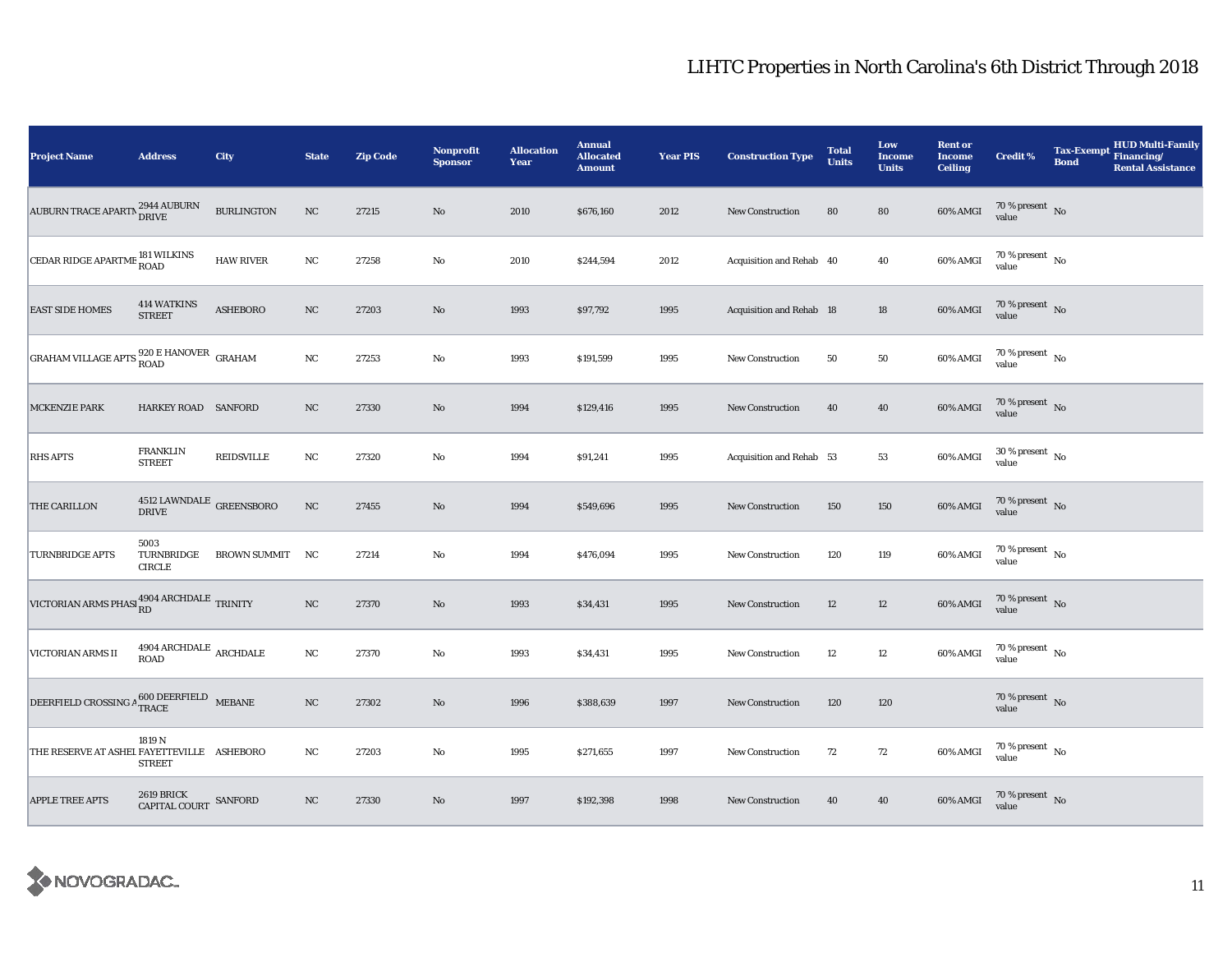| <b>Project Name</b>                                                                                                                                | <b>Address</b>                 | City                | <b>State</b> | <b>Zip Code</b> | Nonprofit<br><b>Sponsor</b> | <b>Allocation</b><br>Year | <b>Annual</b><br><b>Allocated</b><br><b>Amount</b> | <b>Year PIS</b> | <b>Construction Type</b> | <b>Total</b><br><b>Units</b> | Low<br><b>Income</b><br><b>Units</b> | <b>Rent or</b><br><b>Income</b><br><b>Ceiling</b> | <b>Credit %</b>                             | <b>Tax-Exempt</b><br><b>Bond</b> | <b>HUD Multi-Family</b><br>Financing/<br><b>Rental Assistance</b> |
|----------------------------------------------------------------------------------------------------------------------------------------------------|--------------------------------|---------------------|--------------|-----------------|-----------------------------|---------------------------|----------------------------------------------------|-----------------|--------------------------|------------------------------|--------------------------------------|---------------------------------------------------|---------------------------------------------|----------------------------------|-------------------------------------------------------------------|
| CASPN HOMES SUPPORT 945 S CHURCH                                                                                                                   |                                | <b>ASHEBORO</b>     | $_{\rm NC}$  | 27203           | No                          | 1996                      | \$265,099                                          | 1998            | <b>New Construction</b>  | 51                           | 50                                   |                                                   | 70 % present $\hbox{~No}$<br>value          |                                  |                                                                   |
| <b>CATELAND PLACE</b>                                                                                                                              | 380 W 11TH<br><b>STREET</b>    | <b>SILER CITY</b>   | NC           | 27344           | $\rm No$                    | 1997                      | \$299,116                                          | 1998            | <b>New Construction</b>  | 64                           | 64                                   | 60% AMGI                                          | $70\,\%$ present $\,$ No $\,$<br>value      |                                  |                                                                   |
| $\begin{array}{ l } \hline \text{COLEY-JENKINS INDEPF}\textcolor{red}{\,\textcolor{blue}{2221\,\text{REDWOOD}}}\quad\text{GREENSBORO} \end{array}$ |                                |                     | $_{\rm NC}$  | 27405           | $\rm No$                    | 1996                      | \$203,791                                          | 1998            | <b>New Construction</b>  | 40                           | 40                                   | 60% AMGI                                          | $70\,\%$ present $\,$ No value              |                                  |                                                                   |
| WILRIK HOTEL APARTM $^{152}_{200}$ WICKER ST SANFORD                                                                                               |                                |                     | $_{\rm NC}$  | 27330           | $\rm No$                    | 1997                      | \$205,909                                          | 1998            | Acquisition and Rehab 41 |                              | ${\bf 38}$                           |                                                   | $30\,\%$ present $\,$ No value              |                                  |                                                                   |
| <b>BRAXTON MANOR</b>                                                                                                                               | 101 S THIRD<br><b>AVENUE</b>   | <b>SILER CITY</b>   | $_{\rm NC}$  | 27344           | No                          | 1997                      | \$163,041                                          | 1999            | Acquisition and Rehab 32 |                              | 32                                   | 60% AMGI                                          | <b>Both 30%</b><br>and 70%<br>present value | No                               |                                                                   |
| <b>CANNON PLACE</b>                                                                                                                                | 508 E PARKER<br><b>STREET</b>  | <b>GRAHAM</b>       | $_{\rm NC}$  | 27253           | $\mathbf{N}\mathbf{o}$      | 1997                      | \$380,401                                          | 1999            | New Construction         | 74                           | 74                                   | 60% AMGI                                          | $70\,\%$ present $\,$ No value              |                                  |                                                                   |
| TURNBRIDGE APTS PHA TURNBRIDGE                                                                                                                     | 5003<br><b>CIRCLE</b>          | <b>BROWN SUMMIT</b> | NC           | 27214           | $\rm No$                    | 1997                      | \$285,808                                          | 1999            | <b>New Construction</b>  | 60                           | ${\bf 59}$                           | 60% AMGI                                          | $70$ % present $_{\, \rm No}$<br>value      |                                  |                                                                   |
| SUNSET PLACE APARTM <sup>726</sup> SUNSET                                                                                                          |                                | <b>ASHEBORO</b>     | NC           | 27203           | $\mathbf{N}\mathbf{o}$      | 2011                      | \$505,307                                          | 2012            | New Construction         | 52                           | ${\bf 52}$                           | 60% AMGI                                          | 70 % present $\,$ No $\,$<br>value          |                                  |                                                                   |
| <b>AUTUMN OAKS</b>                                                                                                                                 | 250 WILLOW<br><b>OAK DRIVE</b> | <b>SANFORD</b>      | $_{\rm NC}$  | 27330           | No                          | 2010                      | \$579,690                                          | 2012            | <b>New Construction</b>  | 60                           | 60                                   | 60% AMGI                                          | $70\,\%$ present $\,$ No value              |                                  |                                                                   |
| ASHEBORO MILL LOFTS $_{\rm ST}^{161\text{ S}$ CHURCH                                                                                               |                                | <b>ASHEBORO</b>     | $_{\rm NC}$  | 27203-5681      | $\rm No$                    | 2011                      | \$648,500                                          | 2013            | Acquisition and Rehab 70 |                              | 70                                   | 60% AMGI                                          | $70\,\%$ present $\,$ No value              |                                  |                                                                   |
| STONE CREEK APARTME 320 EAST<br>HARRIS PLACE                                                                                                       |                                | <b>EDEN</b>         | $_{\rm NC}$  | 27288           | No                          | 2011                      | \$395,985                                          | 2013            | New Construction         | 40                           | 40                                   | 60% AMGI                                          | 70 % present $\hbox{~No}$<br>value          |                                  |                                                                   |
| NORTH GLEN APARTME $^{1221}_{\text{STREET BOX 33}}$ SILER CITY                                                                                     |                                |                     | $_{\rm NC}$  | 27344           | $\rm No$                    | 2012                      | \$168,854                                          | 2014            | Acquisition and Rehab 32 |                              | $32\,$                               | 60% AMGI                                          | $70\,\%$ present $\,$ No value              |                                  |                                                                   |
| <b>AUTUMN OAKS II</b>                                                                                                                              | 502 WILLOW<br><b>OAK DRIVE</b> | SANFORD             | $_{\rm NC}$  | 27330           | No                          | 2012                      | \$533,726                                          | 2014            | <b>New Construction</b>  | 60                           | 60                                   | 60% AMGI                                          | $70$ % present $\,$ No $\,$<br>value        |                                  |                                                                   |

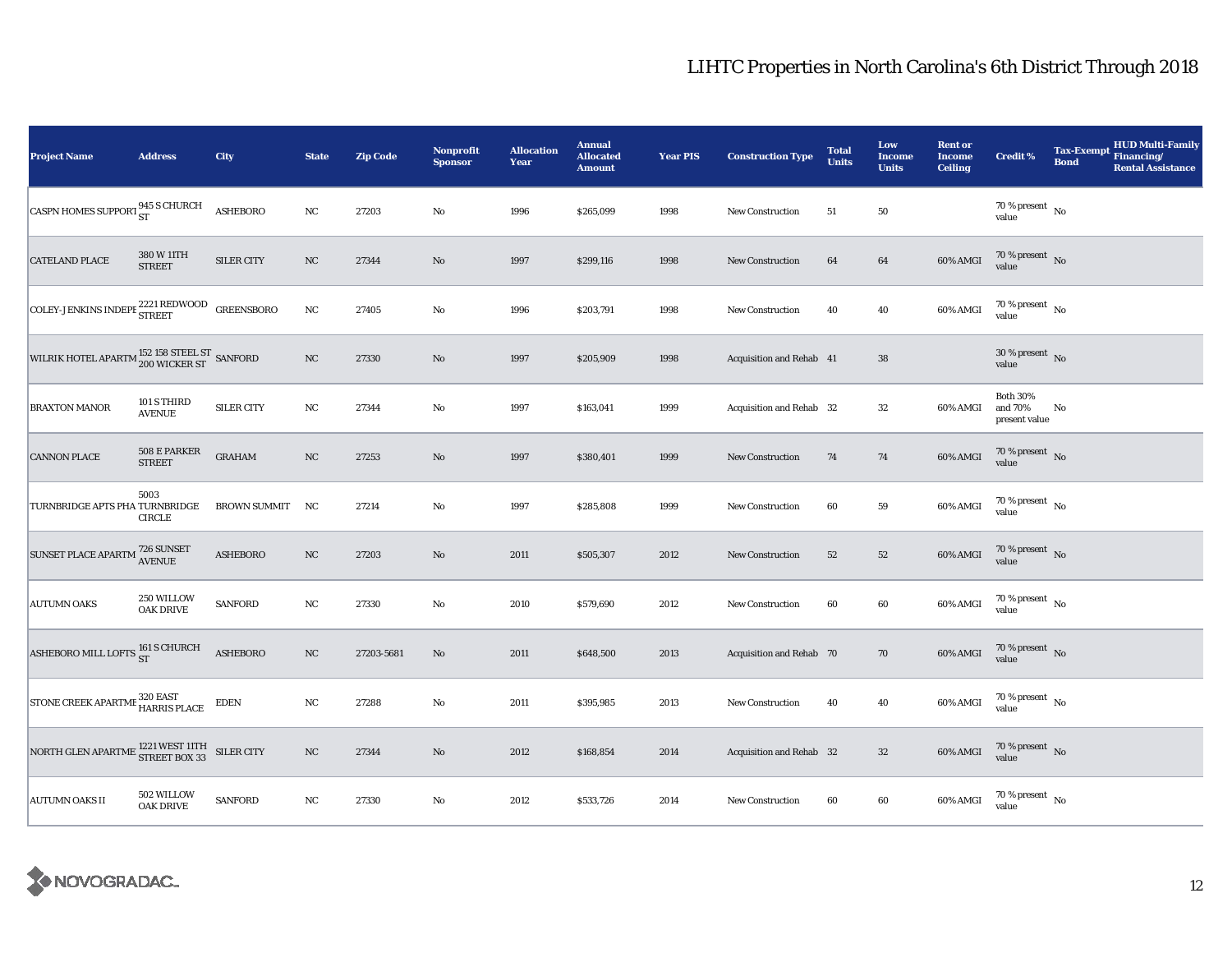| <b>Project Name</b>                                                                                                                                            | <b>Address</b>                         | <b>City</b>       | <b>State</b> | <b>Zip Code</b> | Nonprofit<br><b>Sponsor</b> | <b>Allocation</b><br>Year | <b>Annual</b><br><b>Allocated</b><br><b>Amount</b> | <b>Year PIS</b> | <b>Construction Type</b>  | <b>Total</b><br><b>Units</b> | Low<br><b>Income</b><br><b>Units</b> | <b>Rent or</b><br><b>Income</b><br><b>Ceiling</b> | <b>Credit %</b>                             | <b>Tax-Exempt</b><br><b>Bond</b> | HUD Multi-Family<br>Financing/<br><b>Rental Assistance</b> |
|----------------------------------------------------------------------------------------------------------------------------------------------------------------|----------------------------------------|-------------------|--------------|-----------------|-----------------------------|---------------------------|----------------------------------------------------|-----------------|---------------------------|------------------------------|--------------------------------------|---------------------------------------------------|---------------------------------------------|----------------------------------|------------------------------------------------------------|
| BELLEMONT POINTE AP <sup>121</sup> LOWE'S                                                                                                                      |                                        | PITTSBORO         | NC           | 27312           | $\rm No$                    | 2013                      | \$750,000                                          | 2015            | New Construction          | 76                           | 76                                   | 60% AMGI                                          | 70 % present $\hbox{~No}$<br>value          |                                  |                                                            |
| WINDRIDGE APARTMEN 50 WINDRIDGE                                                                                                                                |                                        | <b>ROXBORO</b>    | $_{\rm NC}$  | 27573-2762      | $\mathbf{No}$               | 2013                      | \$560,731                                          | 2015            | <b>New Construction</b>   | 60                           | 60                                   | 60% AMGI                                          | $70$ % present $\,$ No $\,$<br>value        |                                  |                                                            |
| ALEXANDER HOMES AP 503 GILLESPIE                                                                                                                               |                                        | <b>GREENSBORO</b> | $_{\rm NC}$  | 27401-3630      | $\rm No$                    | 1994                      | \$142,938                                          | 1996            | Acquisition and Rehab 40  |                              | 40                                   | 60% AMGI                                          | <b>Both 30%</b><br>and 70%<br>present value | No                               |                                                            |
| <b>BARDEN RIDGE</b>                                                                                                                                            | 12 BARDEN<br><b>PLACE</b>              | <b>ROXBORO</b>    | $_{\rm NC}$  | 27573           | No                          | 1999                      | \$258,904                                          | 2000            | <b>New Construction</b>   | 48                           | 48                                   | 60% AMGI                                          | $70$ % present $\,$ No $\,$<br>value        |                                  |                                                            |
| <b>CANTERBURY PLACE</b>                                                                                                                                        | 1851 AMOS<br><b>STREET</b>             | <b>REIDSVILLE</b> | $_{\rm NC}$  | 27320           | $\rm No$                    | 1999                      | \$216,378                                          | 2000            | <b>New Construction</b>   | 40                           | 40                                   | 60% AMGI                                          | $70\,\%$ present $\,$ No value              |                                  |                                                            |
| PARKVIEW APTS (GREEN 407 AVALON RD GREENSBORO                                                                                                                  |                                        |                   | $_{\rm NC}$  | 27401           | No                          | 1999                      | \$432,791                                          | 2000            | Acquisition and Rehab 82  |                              | 82                                   | 60% AMGI                                          | $30\,\%$ present $\,$ No $\,$<br>value      |                                  |                                                            |
| <b>BROOKWOOD APTS</b>                                                                                                                                          | 390<br>HENDERSON RD ROXBORO            |                   | NC           | 27573           | $\rm No$                    | 2000                      | \$129,856                                          | 2000            | Acquisition and Rehab 90  |                              | $90\,$                               | 60% AMGI                                          | $30\,\%$ present $\,$ Yes value             |                                  |                                                            |
| PARKVIEW APTS                                                                                                                                                  | APACHE STREET GREENSBORO               |                   | NC           | 27401           | No                          | 1999                      | \$432,791                                          | 2000            | Acquisition and Rehab 81  |                              | 82                                   | 60% AMGI                                          | $30$ % present $\,$ No $\,$<br>value        |                                  |                                                            |
| MCKENZIE PARK APTS P HARKEY ROAD SANFORD                                                                                                                       |                                        |                   | $_{\rm NC}$  | 27330           | $\rm No$                    | 2000                      | \$189,541                                          | 2001            | <b>New Construction</b>   | 36                           | ${\bf 36}$                           | 60% AMGI                                          | $70\,\%$ present $\,$ No value              |                                  |                                                            |
| RHODE ISLAND MILL                                                                                                                                              | $536\;{\rm RIVERSIDE}$<br><b>DRIVE</b> | <b>EDEN</b>       | $_{\rm NC}$  | 27288           | $\rm No$                    | 2000                      | \$509,243                                          | 2001            | Acquisition and Rehab 64  |                              | 64                                   | 60% AMGI                                          | $30\,\%$ present $\,$ No value              |                                  |                                                            |
| <b>WINDHILL</b>                                                                                                                                                | 201 WINDHILL<br>COURT                  | <b>GREENSBORO</b> | $_{\rm NC}$  | 27405           | No                          | 2000                      | \$334,190                                          | 2001            | <b>New Construction</b>   | 60                           | $60\,$                               | 50% AMGI                                          | $70\,\%$ present $\;$ No value              |                                  |                                                            |
| $\begin{array}{ l } \hbox{MARCELLUS PLACE FKA}\begin{array}{l@{}} 607\,\text{MARCHLUS}\end{array}\begin{array}{l@{}} \hbox{REIDSVILLE}\end{array} \end{array}$ |                                        |                   | $_{\rm NC}$  | 27320           | No                          | 2000                      | \$383,746                                          | 2002            | Acquisition and Rehab 82  |                              | 82                                   | 60% AMGI                                          | $30\,\%$ present $\,$ No value              |                                  |                                                            |
| <b>CLAREMONT COURTS</b>                                                                                                                                        | 2702 PATIO<br><b>PLACE</b>             | <b>GREENSBORO</b> | NC           | 27405-5323      | No                          | 2014                      | \$500,028                                          | 2016            | Acquisition and Rehab 250 |                              | 250                                  | 60% AMGI                                          | Not<br>Indicated                            | No                               |                                                            |

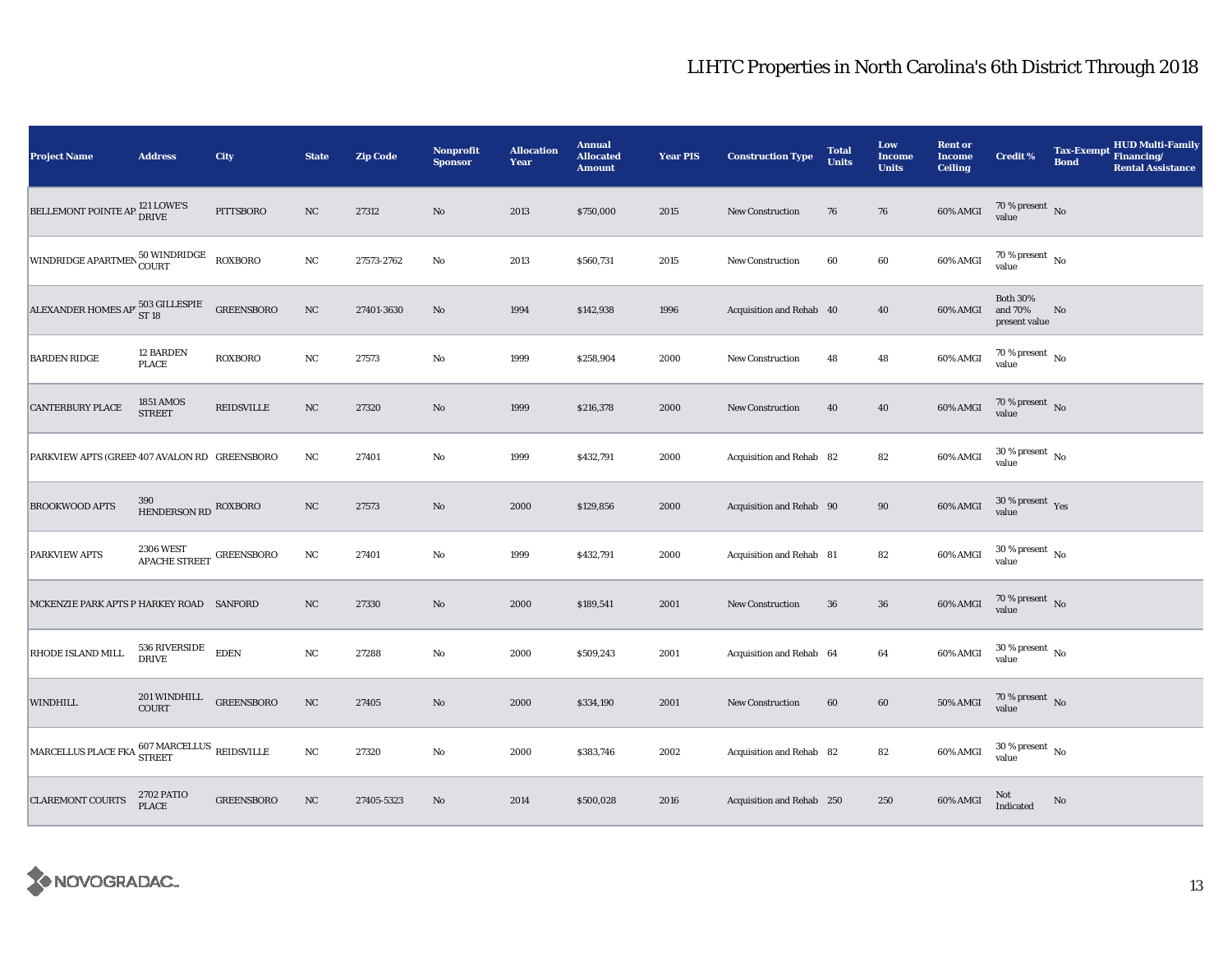| <b>Project Name</b>                                                   | <b>Address</b>                                 | City           | <b>State</b> | <b>Zip Code</b> | <b>Nonprofit</b><br><b>Sponsor</b> | <b>Allocation</b><br>Year | <b>Annual</b><br><b>Allocated</b><br><b>Amount</b> | <b>Year PIS</b> | <b>Construction Type</b>  | <b>Total</b><br><b>Units</b> | Low<br><b>Income</b><br><b>Units</b> | <b>Rent or</b><br><b>Income</b><br><b>Ceiling</b> | <b>Credit %</b>                    | <b>Tax-Exempt</b><br><b>Bond</b> | <b>HUD Multi-Family</b><br>Financing/<br><b>Rental Assistance</b> |
|-----------------------------------------------------------------------|------------------------------------------------|----------------|--------------|-----------------|------------------------------------|---------------------------|----------------------------------------------------|-----------------|---------------------------|------------------------------|--------------------------------------|---------------------------------------------------|------------------------------------|----------------------------------|-------------------------------------------------------------------|
| <b>EDEN CHASE APARTMEN</b> 305 E HARRIS                               |                                                | <b>EDEN</b>    | $_{\rm NC}$  | 27288           | $\rm No$                           | 2014                      | \$494,807                                          | 2016            | New Construction          | 60                           | $60\,$                               | 60% AMGI                                          | 70 % present $\hbox{~No}$<br>value |                                  |                                                                   |
| <b>ONEIDA MILL LOFTS</b>                                              | 225 WEST<br><b>HARDEN ST</b>                   | <b>GRAHAM</b>  | NC           | 27253           | $\mathbf{No}$                      | 2014                      | \$517,181                                          | 2017            | Acquisition and Rehab 133 |                              | 133                                  | 60% AMGI                                          | $30\,\%$ present $\,$ No value     |                                  |                                                                   |
| REIDSVILLE RIDGE APAI 1909 VANCE ST REIDSVILLE                        |                                                |                | $_{\rm NC}$  | 27320-3254      | No                                 | 2015                      | \$537,000                                          | 2017            | <b>New Construction</b>   | 72                           | $72\,$                               | 60% AMGI                                          | $70\,\%$ present $\,$ No value     |                                  |                                                                   |
| <b>ASHTON WAY</b>                                                     | 345 E HARRIS<br><b>PLACE</b>                   | <b>EDEN</b>    | NC           | 27288           | No                                 | 2016                      | \$0                                                | 2018            | <b>New Construction</b>   | 48                           | 48                                   | 60% AMGI                                          | Not<br>Indicated                   | No                               |                                                                   |
| <b>GRAHAM MANOR</b>                                                   | 249 AUTO PARK<br><b>DRIVE</b>                  | <b>GRAHAM</b>  | $_{\rm NC}$  | 27253           | $\mathbf{No}$                      | 2016                      | $\$0$                                              | 2018            | <b>New Construction</b>   | 56                           | ${\bf 56}$                           | 60% AMGI                                          | Not<br>Indicated                   |                                  | $\rm No$                                                          |
| GARDEN STREET AND G <sup>1021</sup> CLARK                             |                                                | <b>SANFORD</b> | $_{\rm NC}$  | 27330           | $\mathbf{N}\mathbf{o}$             | 2017                      | \$0                                                | 2019            | Acquisition and Rehab 0   |                              | 126                                  | 60% AMGI                                          | Not<br>Indicated                   |                                  | No                                                                |
| <b>MATTHEWS COURT</b>                                                 | 338 TEMPLE<br><b>AVENUE</b>                    | <b>SANFORD</b> | $_{\rm NC}$  | 27330           | No                                 | 2017                      | $\$0$                                              | 2019            | Acquisition and Rehab 0   |                              | 50                                   | 60% AMGI                                          | Not<br>Indicated                   |                                  | $\rm No$                                                          |
| VILLAS AT WILLOW OAK $^{1806\,MORMING}_{\rm JOY\ PLACE}$ GREENSBORO   |                                                |                | $_{\rm NC}$  | 27401           | $\mathbf{N}\mathbf{o}$             | 2001                      | \$305,972                                          | 2003            | New Construction          | 40                           | 40                                   | 60% AMGI                                          | 70 % present $\hbox{~No}$<br>value |                                  |                                                                   |
| FIRETOWER CROSSING LISHE LIGHTWOOD SANFORD                            |                                                |                | $_{\rm NC}$  | 27330           | $\mathbf{No}$                      | 2003                      | \$460,992                                          | 2004            | <b>New Construction</b>   | 60                           | 60                                   | 60% AMGI                                          | $70\,\%$ present $\,$ No value     |                                  |                                                                   |
| RANDLEMAN SCHOOL C ACADEMYSTREE RANDLEMAN                             | 130 WEST<br>T                                  |                | $_{\rm NC}$  | 27317           | $\mathbf{No}$                      | 2003                      | \$215,196                                          | 2004            | Acquisition and Rehab 30  |                              | $30\,$                               | 60% AMGI                                          | $70\,\%$ present $\,$ No value     |                                  |                                                                   |
| <b>SCOTT COMMONS</b>                                                  | $404$ W DECATUR $\,$ MADISON $\,$<br><b>ST</b> |                | $_{\rm NC}$  | 27025-1975      | No                                 | 2002                      | \$176,748                                          | 2004            | Acquisition and Rehab 25  |                              | $25\,$                               | 60% AMGI                                          | $30\,\%$ present $\,$ No value     |                                  |                                                                   |
| THE TOWNHOMES AT W $_{\rm JOY\ PLACE}^{\rm 1806\,MORMING}$ GREENSBORO |                                                |                | $_{\rm NC}$  | 27401           | $\mathbf{N}\mathbf{o}$             | 2002                      | \$1,077,588                                        | 2004            | <b>New Construction</b>   | 110                          | 110                                  | 60% AMGI                                          | $70\,\%$ present $\,$ No value     |                                  |                                                                   |
| <b>HUNTERS GLEN</b>                                                   | 550 GLENAIRE<br><b>CIRCLE</b>                  | <b>SANFORD</b> | $_{\rm NC}$  | 27330           | No                                 | 2004                      | \$201,729                                          | 2005            | <b>New Construction</b>   | 40                           | 40                                   | 60% AMGI                                          | $70\,\%$ present $\,$ No value     |                                  |                                                                   |

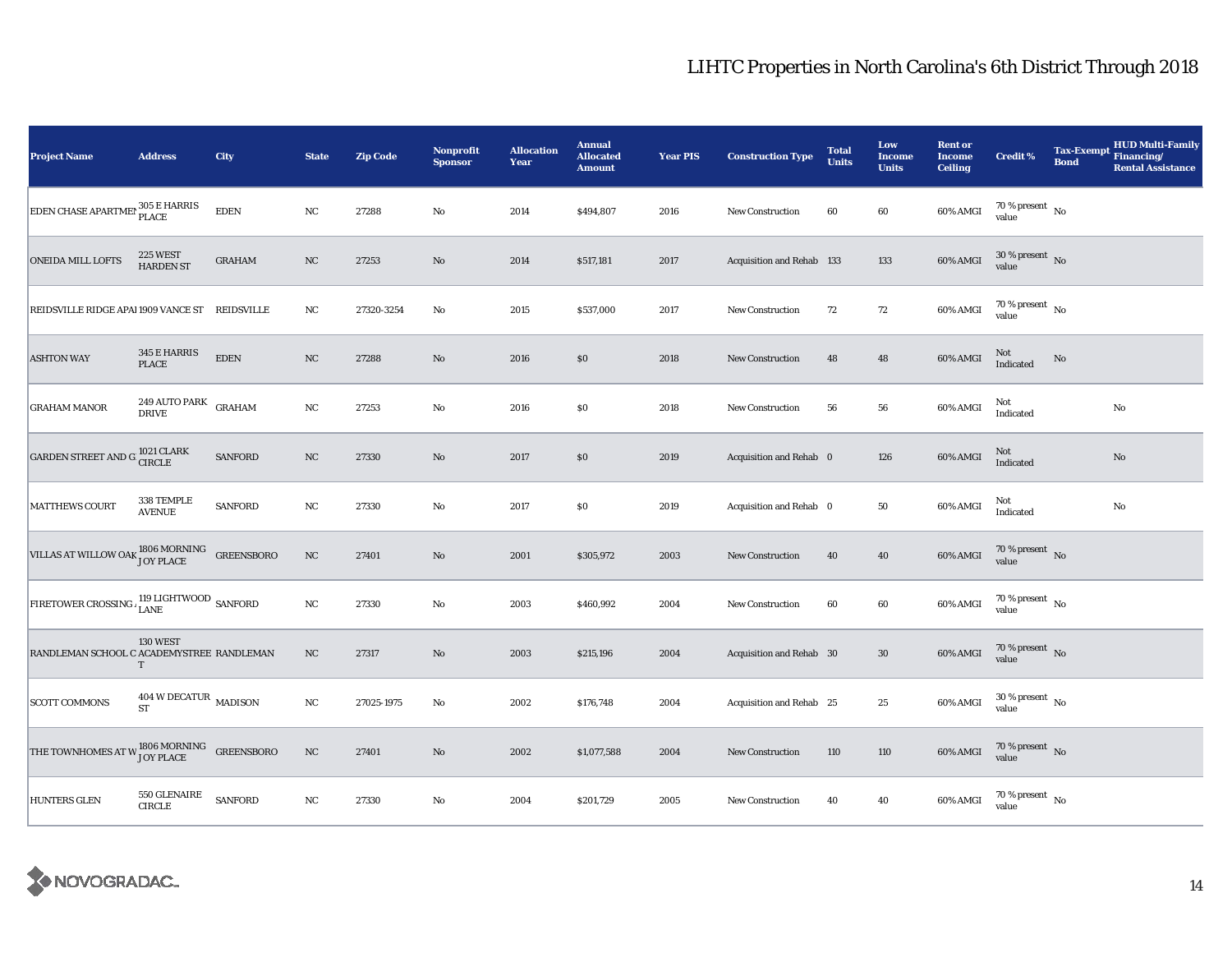| <b>Project Name</b>                          | <b>Address</b>                                     | City              | <b>State</b> | <b>Zip Code</b> | Nonprofit<br><b>Sponsor</b> | <b>Allocation</b><br>Year | <b>Annual</b><br><b>Allocated</b><br><b>Amount</b> | <b>Year PIS</b>      | <b>Construction Type</b>  | <b>Total</b><br><b>Units</b> | Low<br><b>Income</b><br><b>Units</b> | <b>Rent or</b><br><b>Income</b><br><b>Ceiling</b> | <b>Credit %</b>                      | <b>Tax-Exempt</b><br><b>Bond</b> | <b>HUD Multi-Family</b><br>Financing/<br><b>Rental Assistance</b> |
|----------------------------------------------|----------------------------------------------------|-------------------|--------------|-----------------|-----------------------------|---------------------------|----------------------------------------------------|----------------------|---------------------------|------------------------------|--------------------------------------|---------------------------------------------------|--------------------------------------|----------------------------------|-------------------------------------------------------------------|
| <b>LASSITER SQUARE</b>                       | $308$ W DECSTUR $\,$ MADISON $\,$<br><b>STREET</b> |                   | $_{\rm NC}$  | 27025           | $\rm No$                    | 2004                      | \$286,904                                          | 2005                 | <b>New Construction</b>   | 36                           | ${\bf 36}$                           | 60% AMGI                                          | 70 % present $\hbox{~No}$<br>value   |                                  |                                                                   |
| RANKIN SCHOOL PLACE 1611 SPRY                |                                                    | <b>GREENSBORO</b> | $_{\rm NC}$  | 27405           | No                          | 2003                      | \$324,874                                          | 2005                 | <b>New Construction</b>   | 56                           | 56                                   | 60% AMGI                                          | 70 % present $\,$ No $\,$<br>value   |                                  |                                                                   |
| <b>CARDINAL CHASE</b>                        | $205\, \rm{SOUTH}$ $\rm{SILER}$ $\rm{CITY}$        |                   | NC           | 27344           | No                          | 2003                      | \$311,690                                          | 2005                 | <b>New Construction</b>   | 48                           | 48                                   | 60% AMGI                                          | $70\,\%$ present $\,$ No value       |                                  |                                                                   |
| BROWNSTONE COMMON 1030 GEORGIA               |                                                    | <b>EDEN</b>       | $_{\rm NC}$  | 27288           | No                          | 2005                      | \$708,892                                          | 2006                 | Acquisition and Rehab 104 |                              | 104                                  | 60% AMGI                                          | $30$ % present $\,$ No $\,$<br>value |                                  |                                                                   |
| WINDSOR PLACE AT RAI 707 S MAIN              |                                                    | <b>RANDLEMAN</b>  | NC           | 27317           | $\rm No$                    | 2004                      | \$302,449                                          | 2006                 | New Construction          | 56                           | 51                                   |                                                   | 70 % present $\hbox{~No}$<br>value   |                                  |                                                                   |
| <b>AUBURN SPRING</b>                         | 2950 CROUSE<br><b>LANE</b>                         | <b>BURLINGTON</b> | $_{\rm NC}$  | 27215           | $\rm No$                    | 2005                      | \$325,414                                          | 2007                 | New Construction          | 48                           | 48                                   | 60% AMGI                                          | 70 % present $\hbox{~No}$<br>value   |                                  |                                                                   |
| AUBURN TRACE APARTN 2944 CROUSE              |                                                    | <b>BURLINGTON</b> | NC           | 27215           | No                          | 2005                      | \$545,663                                          | 2007                 | <b>New Construction</b>   | 80                           | 80                                   | 60% AMGI                                          | $70\,\%$ present $$$ No value        |                                  |                                                                   |
| <b>RIVER POINTE APTS</b>                     | 6 RIVER POINTE $\,$ RANDLEMAN<br>DR                |                   | $_{\rm NC}$  | 27317           | No                          | 1988                      | \$55,440                                           | 1988                 | <b>New Construction</b>   | 44                           | 44                                   | 60% AMGI                                          | $70\,\%$ present $\,$ No value       |                                  |                                                                   |
| AVALON ROAD PROJECT 825 AVALON RD GREENSBORO |                                                    |                   | $_{\rm NC}$  | 27401           | $\mathbf{N}\mathbf{o}$      | 1989                      | \$4,050                                            | 1989                 | New Construction          | 1                            | $\mathbf{1}$                         | 60% AMGI                                          | 70 % present $\,$ No $\,$<br>value   |                                  |                                                                   |
| RIDGEWOOD/BALL STRI RIDGEWOOD                | 1600<br>AVE                                        | <b>GREENSBORO</b> | $_{\rm NC}$  | 27405           | No                          | 1989                      | \$7,650                                            | 1989                 | New Construction          | $\boldsymbol{2}$             | $\boldsymbol{2}$                     | 60% AMGI                                          | $70$ % present $\,$ No $\,$<br>value |                                  |                                                                   |
| SHAW STREET PROJECT 216 SHAW ST              |                                                    | <b>GREENSBORO</b> | $_{\rm NC}$  | 27401           | No                          | 1989                      | \$4,050                                            | 1989                 | New Construction          | -1                           | $\mathbf{1}$                         | 60% AMGI                                          | 70 % present $\hbox{~No}$<br>value   |                                  |                                                                   |
| <b>SUNCREST APTS</b>                         | PO BOX 809                                         | YANCEYVILLE       | $_{\rm NC}$  | 27379           | No                          | 1988                      | \$70,144                                           | 1989                 | <b>New Construction</b>   | 40                           | 40                                   | 60% AMGI                                          | 70 % present $\hbox{~No}$<br>value   |                                  |                                                                   |
| WOODWIND APARTMEN 2901 VANCE                 |                                                    | <b>REIDSVILLE</b> | $_{\rm NC}$  | 27320           | No                          | 2017                      | $\$0$                                              | Insufficient<br>Data | Acquisition and Rehab 48  |                              | ${\bf 48}$                           | 60% AMGI                                          | Not<br>Indicated                     |                                  |                                                                   |

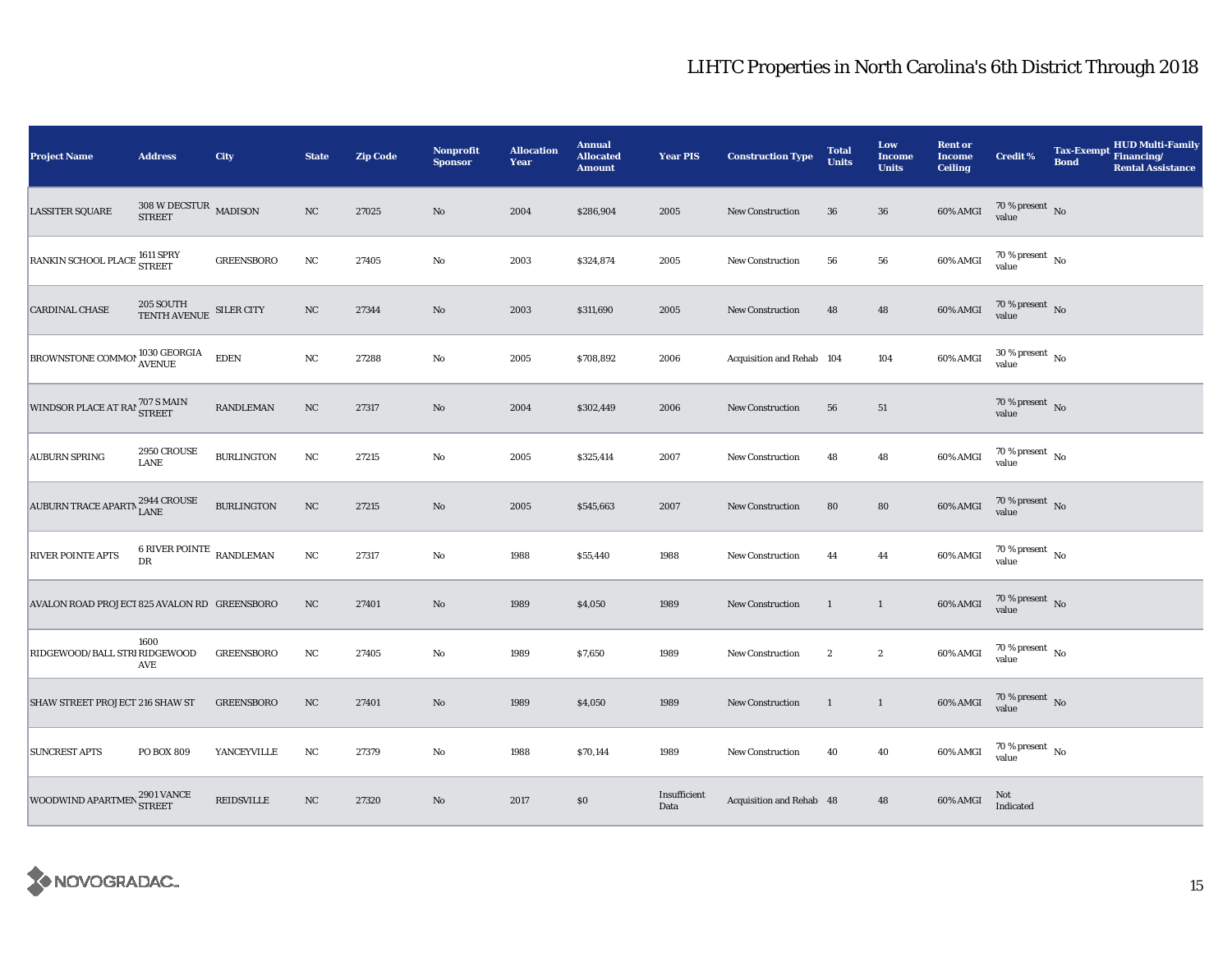| <b>Project Name</b>                                                      | <b>Address</b>                                                  | <b>City</b>       | <b>State</b> | <b>Zip Code</b> | <b>Nonprofit</b><br><b>Sponsor</b> | <b>Allocation</b><br>Year | <b>Annual</b><br><b>Allocated</b><br><b>Amount</b> | <b>Year PIS</b>      | <b>Construction Type</b> | <b>Total</b><br><b>Units</b> | Low<br><b>Income</b><br><b>Units</b> | <b>Rent or</b><br><b>Income</b><br><b>Ceiling</b> | <b>Credit %</b><br><b>Bond</b>       | <b>HUD Multi-Family</b><br>Tax-Exempt Financing/<br><b>Rental Assistance</b> |
|--------------------------------------------------------------------------|-----------------------------------------------------------------|-------------------|--------------|-----------------|------------------------------------|---------------------------|----------------------------------------------------|----------------------|--------------------------|------------------------------|--------------------------------------|---------------------------------------------------|--------------------------------------|------------------------------------------------------------------------------|
| <b>AMBERLY TRACE</b>                                                     | 1029 CHAPEL<br>HILL RD                                          | <b>BURLINGTON</b> | NC           | 27215           | No                                 | 2017                      | $\$0$                                              | Insufficient<br>Data | New Construction         | $\bf{0}$                     | 80                                   | 60% AMGI                                          | Not<br>Indicated                     | $\rm No$                                                                     |
| <b>APPLEWOOD</b>                                                         | 3505 OLD<br>BATTLEGROUN GREENSBORO<br><b>D ROAD</b>             |                   | NC           | 27410           | No                                 | 2017                      | $\$0$                                              | Insufficient<br>Data | Acquisition and Rehab 0  |                              | 50                                   | 60% AMGI                                          | Not<br>Indicated                     | No                                                                           |
| BAYLOR COURT + WOOL BAYLOR STREET GREENSBORO                             | <b>3 IU BATLUK</b><br>COURT 3911 3915<br>308 BERRYMAN<br>стреет |                   | NC           | 27405           | No                                 | 2017                      | \$0                                                | Insufficient<br>Data | Acquisition and Rehab 0  |                              | 50                                   | 60% AMGI                                          | Not<br>Indicated                     | $\mathbf{No}$                                                                |
| <b>LAKESPRING</b>                                                        | 2604<br>YANCEYVILLE GREENSBORO<br><b>STREET</b>                 |                   | NC           | 27405           | No                                 | 2017                      | \$0                                                | Insufficient<br>Data | Acquisition and Rehab 59 |                              | 59                                   | 60% AMGI                                          | Not<br>Indicated                     | $\mathbf{No}$                                                                |
| <b>LAUREL OAKS</b>                                                       | 12 LAUREL LEE<br>TERRACE                                        | <b>GREENSBORO</b> | NC           | 27405           | No                                 | 2017                      | \$0                                                | Insufficient<br>Data | Acquisition and Rehab 50 |                              | 50                                   | 60% AMGI                                          | Not<br>Indicated                     | $\rm No$                                                                     |
| PRINTWORKS MILL APA $^{1700\,FAIRVIEW}_{\mbox{\small STREF}}$ GREENSBORO |                                                                 |                   | $_{\rm NC}$  | 27405           | No                                 | 2017                      | \$0                                                | Insufficient<br>Data | Acquisition and Rehab 0  |                              | 143                                  |                                                   | Not<br>Indicated                     | No                                                                           |
| <b>WINDING BROOK</b>                                                     | 2107 2201<br><b>WOODLAND</b><br><b>AVENUE</b>                   | <b>SANFORD</b>    | NC           | 27330           | No                                 | 2017                      | $\$0$                                              | Insufficient<br>Data | <b>New Construction</b>  | $\bf{0}$                     | 60                                   |                                                   | Not<br>Indicated                     | $\rm No$                                                                     |
| <b>SOUTHGATE APTS</b>                                                    | 1785 S SCALES<br><b>ST</b>                                      | <b>REIDSVILLE</b> | NC           | 27320           | No                                 | 1987                      | \$60,216                                           | 1987                 | <b>New Construction</b>  | $32\,$                       | $32\,$                               | 60% AMGI                                          | $70$ % present $\,$ No $\,$<br>value |                                                                              |
| PITTSBORO VILLAGE II HONEYSUCKLE PITTSBORO                               | 1001<br><b>DRIVE</b>                                            |                   | NC           | 27312           | No                                 | Insufficient<br>Data      | \$0                                                | 1987                 | <b>New Construction</b>  | 40                           | 40                                   | 60% AMGI                                          | Not<br>No<br>Indicated               |                                                                              |
| <b>ARRINGTON APTS</b>                                                    | 908 S ENGLISH<br>ST                                             | <b>GREENSBORO</b> | NC           | 27401           | No                                 | 1988                      | \$3,668                                            | 1988                 | New Construction         | 1                            | $\mathbf{1}$                         | 60% AMGI                                          | $70$ % present $\,$ No $\,$<br>value |                                                                              |
| <b>MOREHEAD APTS</b>                                                     | 1128 EASTON RD GREENSBORO                                       |                   | NC           | 27405           | No                                 | 1988                      | \$4,595                                            | 1988                 | <b>New Construction</b>  | 1                            | $\mathbf{1}$                         | 60% AMGI                                          | $70$ % present $\,$ No $\,$<br>value |                                                                              |
| <b>MOREHEAD APTS II</b>                                                  | 1126 EASTON RD GREENSBORO                                       |                   | NC           | 27405           | No                                 | 1988                      | \$4,595                                            | 1988                 | <b>New Construction</b>  | $\mathbf{1}$                 | $\mathbf{1}$                         | 60% AMGI                                          | $70\,\%$ present $\,$ No value       |                                                                              |
| PARKLAND APTS                                                            | 1229 NORMAN<br>DR                                               | <b>EDEN</b>       | NC           | 27288           | No                                 | 1988                      | \$66,530                                           | 1988                 | <b>New Construction</b>  | 40                           | 40                                   | 60% AMGI                                          | $70$ % present $\,$ No $\,$<br>value |                                                                              |